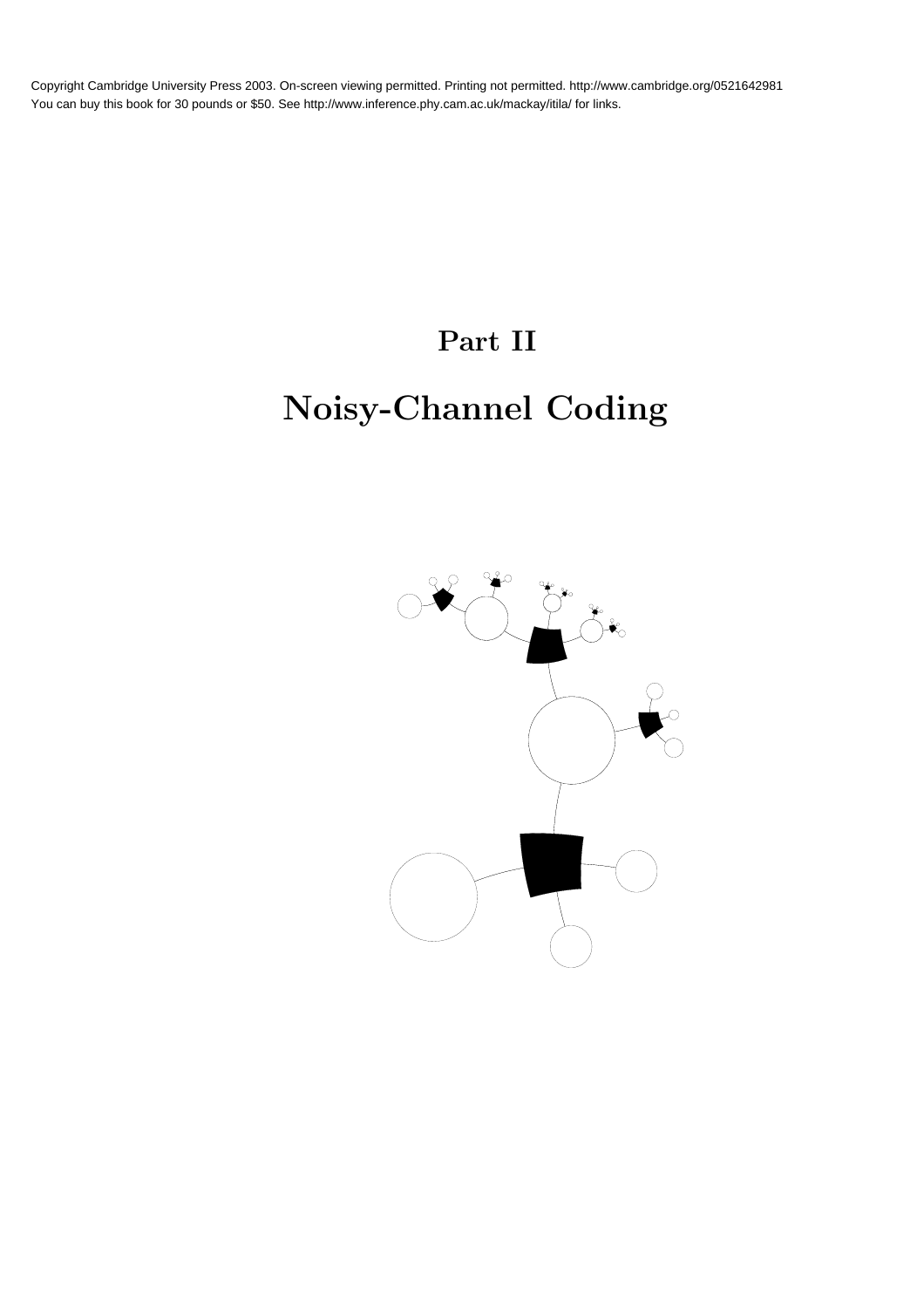8

## Correlated Random Variables

In the last three chapters on data compression we concentrated on random vectors x coming from an extremely simple probability distribution, namely the separable distribution in which each component  $x_n$  is independent of the others.

In this chapter, we consider joint ensembles in which the random variables are correlated. This material has two motivations. First, data from the real world have interesting correlations, so to do data compression well, we need to know how to work with models that include correlations. Second, a noisy channel with input x and output y defines a joint ensemble in which x and y are correlated – if they were independent, it would be impossible to communicate over the channel – so communication over noisy channels (the topic of chapters 9–11) is described in terms of the entropy of joint ensembles.

#### ▶ 8.1 More about entropy

This section gives definitions and exercises to do with entropy, carrying on from section 2.4.

The joint entropy of  $X, Y$  is:

$$
H(X,Y) = \sum_{xy \in \mathcal{A}_X \mathcal{A}_Y} P(x,y) \log \frac{1}{P(x,y)}.\tag{8.1}
$$

Entropy is additive for independent random variables:

$$
H(X,Y) = H(X) + H(Y) \text{ iff } P(x,y) = P(x)P(y). \tag{8.2}
$$

The conditional entropy of X given  $y = b_k$  is the entropy of the probability distribution  $P(x | y = b_k)$ .

$$
H(X \mid y = b_k) \equiv \sum_{x \in \mathcal{A}_X} P(x \mid y = b_k) \log \frac{1}{P(x \mid y = b_k)}.
$$
 (8.3)

The conditional entropy of X given  $Y$  is the average, over  $y$ , of the conditional entropy of  $X$  given  $y$ .

$$
H(X|Y) \equiv \sum_{y \in A_Y} P(y) \left[ \sum_{x \in A_X} P(x|y) \log \frac{1}{P(x|y)} \right]
$$
  

$$
= \sum_{xy \in A_X A_Y} P(x,y) \log \frac{1}{P(x|y)}.
$$
 (8.4)

This measures the average uncertainty that remains about  $x$  when  $y$  is known.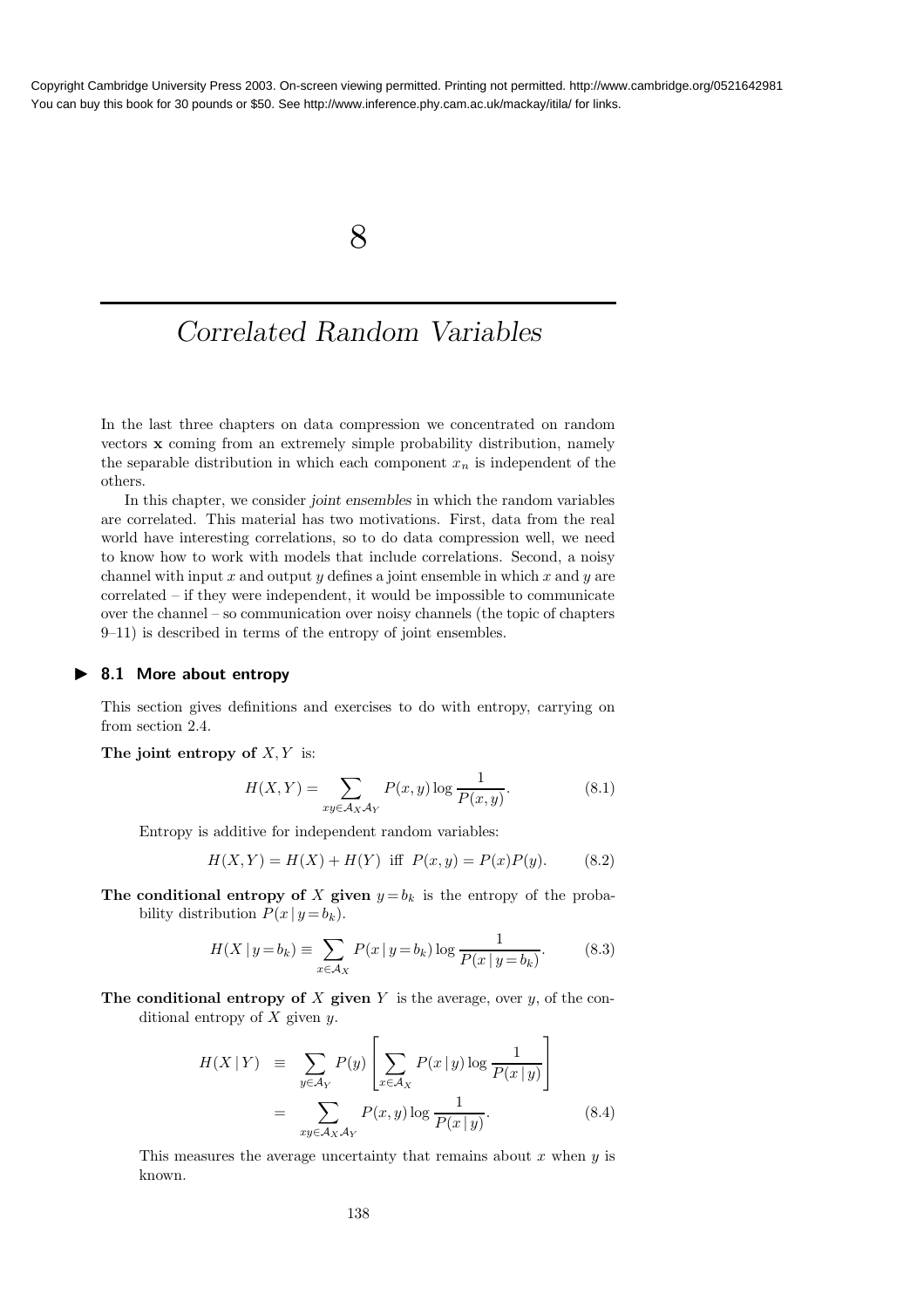- 8.1: More about entropy 139
- The marginal entropy of X is another name for the entropy of  $X$ ,  $H(X)$ , used to contrast it with the conditional entropies listed above.
- Chain rule for information content. From the product rule for probabilities, equation (2.6), we obtain:

$$
\log \frac{1}{P(x,y)} = \log \frac{1}{P(x)} + \log \frac{1}{P(y|x)}
$$
(8.5)

so

$$
h(x, y) = h(x) + h(y | x).
$$
 (8.6)

In words, this says that the information content of  $x$  and  $y$  is the information content of x plus the information content of y given  $x$ .

Chain rule for entropy. The joint entropy, conditional entropy and marginal entropy are related by:

$$
H(X,Y) = H(X) + H(Y | X) = H(Y) + H(X | Y).
$$
 (8.7)

In words, this says that the uncertainty of  $X$  and  $Y$  is the uncertainty of  $X$  plus the uncertainty of  $Y$  given  $X$ .

#### The mutual information between  $X$  and  $Y$  is

$$
I(X;Y) \equiv H(X) - H(X|Y), \tag{8.8}
$$

and satisfies  $I(X;Y) = I(Y;X)$ , and  $I(X;Y) > 0$ . It measures the average reduction in uncertainty about  $x$  that results from learning the value of y; or vice versa, the average amount of information that  $x$ conveys about y.

The conditional mutual information between X and Y given  $z = c_k$ is the mutual information between the random variables  $X$  and  $Y$  in the joint ensemble  $P(x, y | z = c_k)$ ,

$$
I(X; Y | z = c_k) = H(X | z = c_k) - H(X | Y, z = c_k).
$$
 (8.9)

The conditional mutual information between X and Y given  $Z$  is the average over z of the above conditional mutual information.

$$
I(X; Y | Z) = H(X | Z) - H(X | Y, Z).
$$
 (8.10)

No other 'three-term entropies' will be defined. For example, expressions such as  $I(X; Y; Z)$  and  $I(X | Y; Z)$  are illegal. But you may put conjunctions of arbitrary numbers of variables in each of the three spots in the expression  $I(X; Y | Z)$  – for example,  $I(A, B; C, D | E, F)$  is fine: it measures how much information on average  $c$  and  $d$  convey about  $a$ and b, assuming e and f are known.

Figure 8.1 shows how the total entropy  $H(X, Y)$  of a joint ensemble can be broken down. This figure is important.  $*$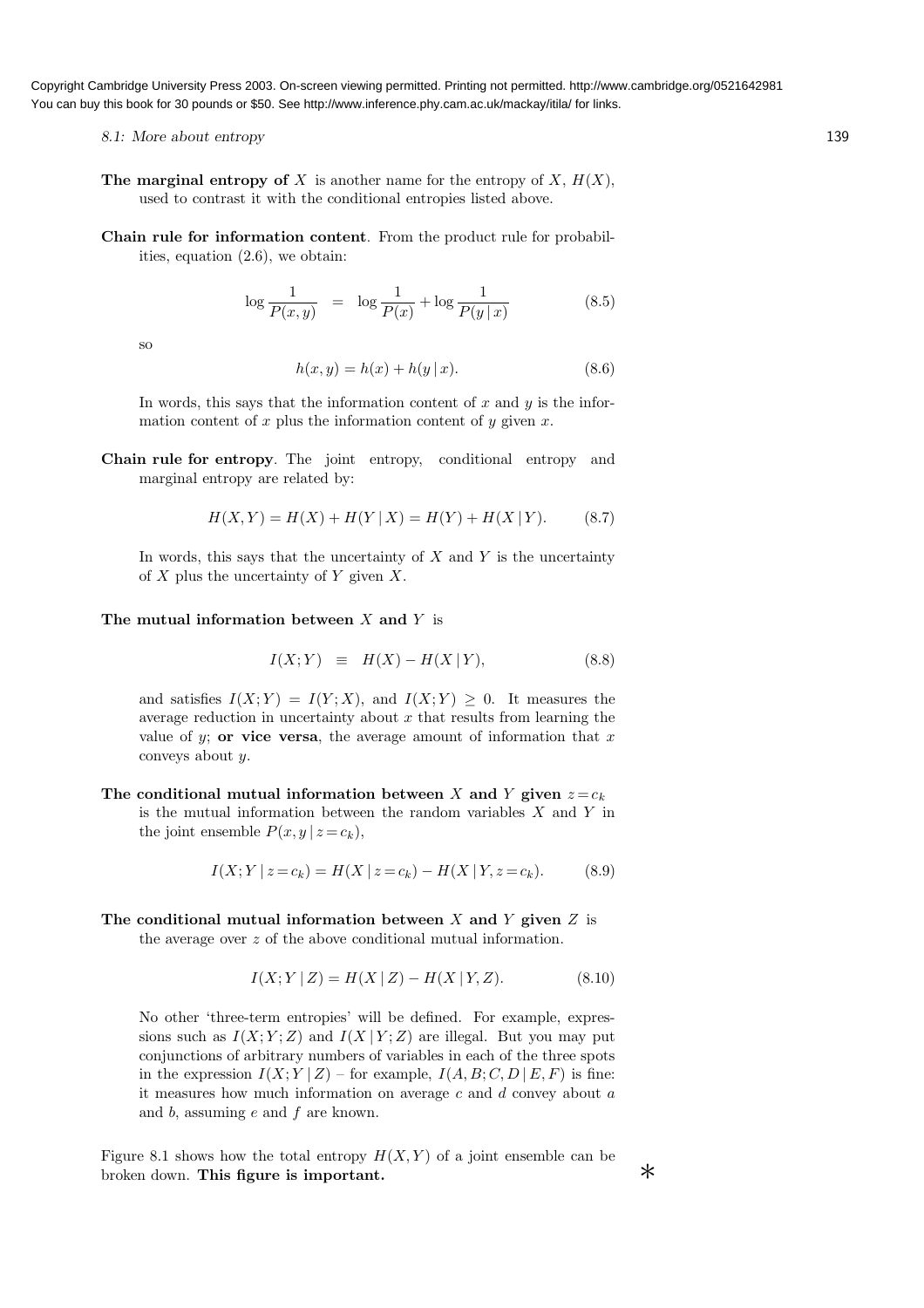

### $140$   $8$  — Correlated Random Variables

Figure 8.1. The relationship between joint information, marginal entropy, conditional entropy and mutual entropy.

#### ▶ 8.2 Exercises

- $\triangleright$  Exercise 8.1.<sup>[1]</sup> Consider three independent random variables  $u, v, w$  with entropies  $H_u, H_v, H_w$ . Let  $X \equiv (U, V)$  and  $Y \equiv (V, W)$ . What is  $H(X, Y)$ ? What is  $H(X | Y)$ ? What is  $I(X; Y)$ ?
- $\triangleright$  Exercise 8.2.<sup>[3, p.142]</sup> Referring to the definitions of conditional entropy (8.3– 8.4), confirm (with an example) that it is possible for  $H(X | y = b_k)$  to exceed  $H(X)$ , but that the average,  $H(X|Y)$  is less than  $H(X)$ . So data are helpful – they do not increase uncertainty, on average.
- $\triangleright$  Exercise 8.3.<sup>[2, p.143]</sup> Prove the chain rule for entropy, equation (8.7).  $[H(X, Y) = H(X) + H(Y | X)].$

Exercise 8.4.<sup>[2, p.143]</sup> Prove that the mutual information  $I(X;Y) \equiv H(X)$  –  $H(X | Y)$  satisfies  $I(X; Y) = I(Y; X)$  and  $I(X; Y) \geq 0$ .

[Hint: see exercise 2.26 (p.37) and note that

$$
I(X;Y) = D_{\text{KL}}(P(x,y)||P(x)P(y)).
$$
\n(8.11)

Exercise 8.5.<sup>[4]</sup> The 'entropy distance' between two random variables can be defined to be the difference between their joint entropy and their mutual information:

$$
D_H(X, Y) \equiv H(X, Y) - I(X; Y). \tag{8.12}
$$

Prove that the entropy distance satisfies the axioms for a distance –  $D_H(X, Y) \geq 0$ ,  $D_H(X, X) = 0$ ,  $D_H(X, Y) = D_H(Y, X)$ , and  $D_H(X, Z) \leq$  $D_H(X, Y) + D_H(Y, Z)$ . [Incidentally, we are unlikely to see  $D_H(X, Y)$ again but it is a good function on which to practise inequality-proving.]

Exercise 8.6.<sup>[2]</sup> A joint ensemble  $XY$  has the following joint distribution.

|  | $P(x,y)$ $\begin{array}{ccc} 1 & x \\ 1 & 2 \end{array}$ |  |                                                                                                                                                                   |  | 1234 |                  |  |
|--|----------------------------------------------------------|--|-------------------------------------------------------------------------------------------------------------------------------------------------------------------|--|------|------------------|--|
|  |                                                          |  |                                                                                                                                                                   |  |      | <b>THE R. P.</b> |  |
|  |                                                          |  | $\begin{tabular}{c cccccc} 1 & 1/8 & 1/16 & 1/32 & 1/32 \\ 2 & 1/16 & 1/8 & 1/32 & 1/32 \\ 3 & 1/16 & 1/16 & 1/16 & 1/16 \\ 4 & 1/4 & 0 & 0 & 0 \\ \end{tabular}$ |  | 2    |                  |  |
|  |                                                          |  |                                                                                                                                                                   |  |      |                  |  |
|  |                                                          |  |                                                                                                                                                                   |  |      |                  |  |
|  |                                                          |  |                                                                                                                                                                   |  |      |                  |  |
|  |                                                          |  |                                                                                                                                                                   |  |      |                  |  |

What is the joint entropy  $H(X, Y)$ ? What are the marginal entropies  $H(X)$  and  $H(Y)$ ? For each value of y, what is the conditional entropy  $H(X | y)$ ? What is the conditional entropy  $H(X | Y)$ ? What is the conditional entropy of  $Y$  given  $X$ ? What is the mutual information between  $X$  and  $Y$ ?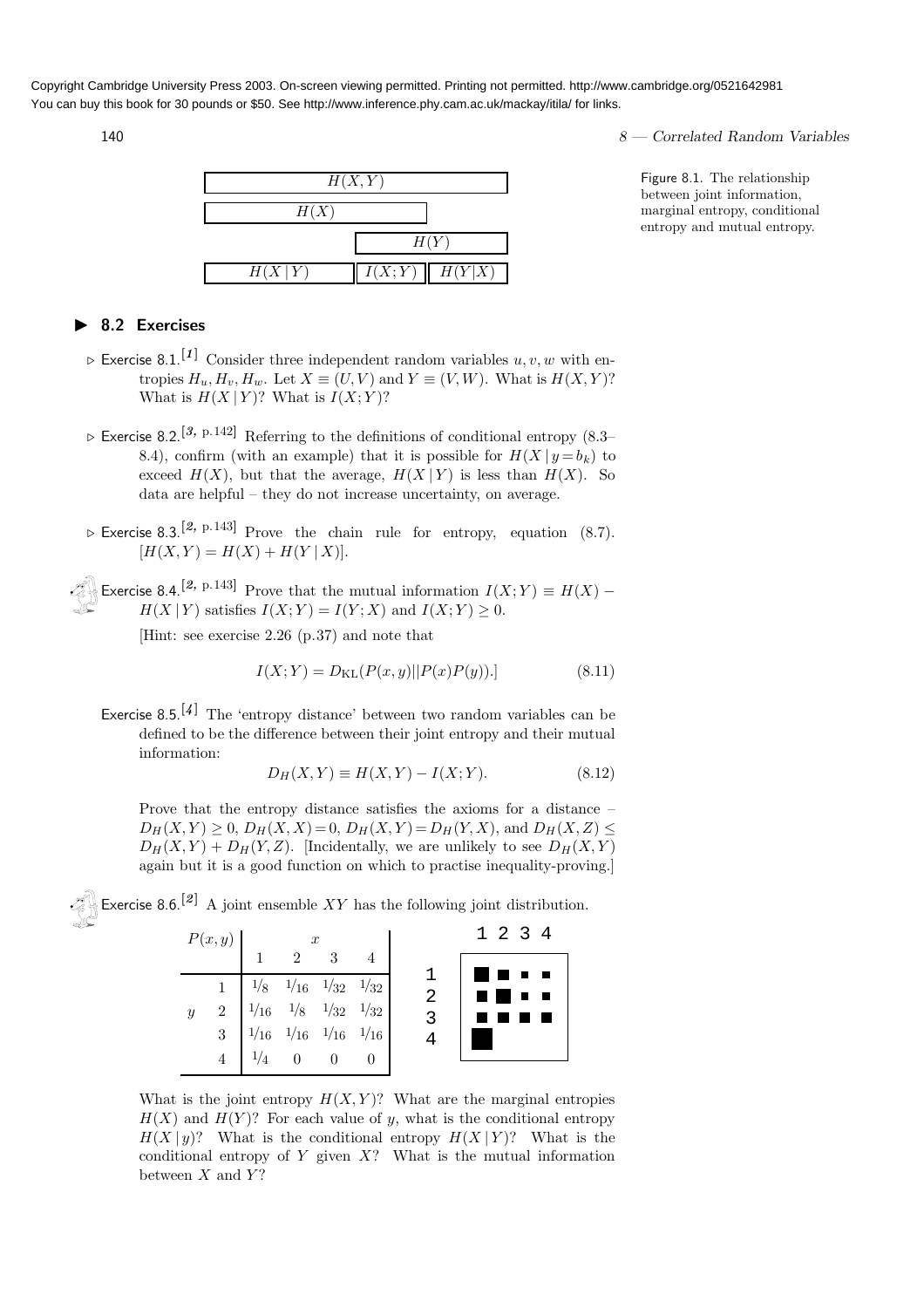8.3: Further exercises 141

Exercise 8.7.<sup>[2, p.143]</sup> Consider the ensemble XYZ in which  $A_X = A_Y =$  $\mathcal{A}_Z = \{0, 1\}, \; x \text{ and } y \text{ are independent with } \mathcal{P}_X = \{p, 1-p\} \text{ and }$  $\mathcal{P}_Y = \{q, 1-q\}$  and

$$
z = (x + y) \operatorname{mod} 2. \tag{8.13}
$$

- (a) If  $q = \frac{1}{2}$ , what is  $\mathcal{P}_Z$ ? What is  $I(Z; X)$ ?
- (b) For general p and q, what is  $\mathcal{P}_Z$ ? What is  $I(Z; X)$ ? Notice that this ensemble is related to the binary symmetric channel, with  $x =$ input,  $y = \text{noise}$ , and  $z = \text{output}$ .



Figure 8.2. A misleading representation of entropies (contrast with figure 8.1).

#### Three term entropies

Exercise 8.8.<sup>[3, p.143]</sup> Many texts draw figure 8.1 in the form of a Venn diagram (figure 8.2). Discuss why this diagram is a misleading representation of entropies. Hint: consider the three-variable ensemble  $XYZ$  in which  $x \in \{0, 1\}$  and  $y \in \{0, 1\}$  are independent binary variables and  $z \in \{0, 1\}$ is defined to be  $z = x + y \mod 2$ .

#### ▶ 8.3 Further exercises

#### The data-processing theorem

The data processing theorem states that data processing can only destroy information.

Exercise 8.9.<sup>[3, p.144]</sup> Prove this theorem by considering an ensemble  $WDR$ in which  $w$  is the state of the world,  $d$  is data gathered, and  $r$  is the processed data, so that these three variables form a Markov chain

$$
w \to d \to r,\tag{8.14}
$$

that is, the probability  $P(w, d, r)$  can be written as

$$
P(w, d, r) = P(w)P(d | w)P(r | d).
$$
\n(8.15)

Show that the average information that R conveys about  $W, I(W; R)$ , is less than or equal to the average information that  $D$  conveys about  $W$ ,  $I(W; D)$ .

This theorem is as much a caution about our definition of 'information' as it is a caution about data processing!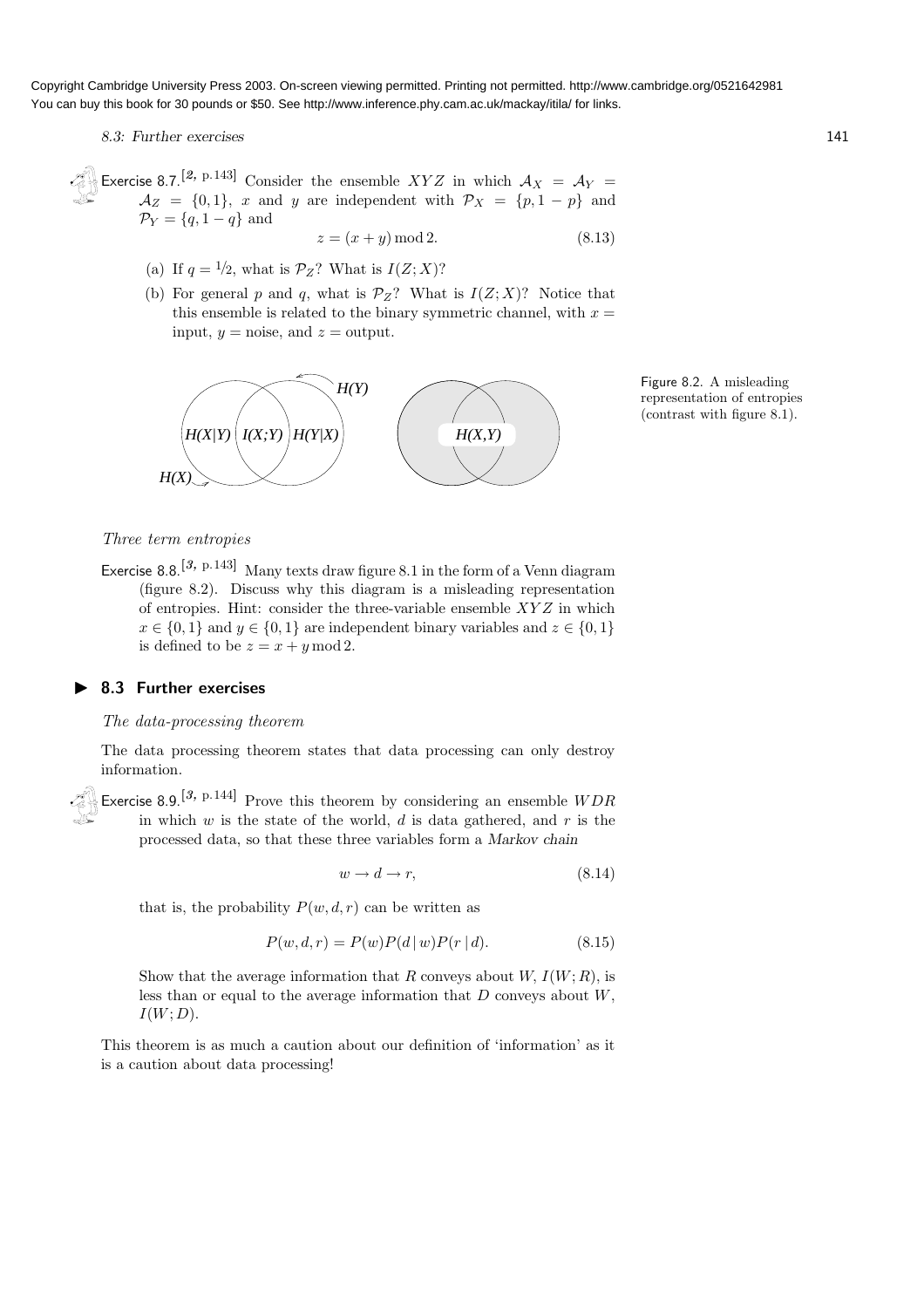142 **8** — Correlated Random Variables

Inference and information measures

 $\mathscr{L}_{\beta}$  Exercise 8.10.<sup>[2]</sup> The three cards.

- (a) One card is white on both faces; one is black on both faces; and one is white on one side and black on the other. The three cards are shuffled and their orientations randomized. One card is drawn and placed on the table. The upper face is black. What is the colour of its lower face? (Solve the inference problem.)
- (b) Does seeing the top face convey information about the colour of the bottom face? Discuss the information contents and entropies in this situation. Let the value of the upper face's colour be  $u$  and the value of the lower face's colour be l. Imagine that we draw a random card and learn both u and l. What is the entropy of u,  $H(U)$ ? What is the entropy of l,  $H(L)$ ? What is the mutual information between U and L,  $I(U;L)$ ?

#### Entropies of Markov processes

 $\triangleright$  Exercise 8.11.<sup>[3]</sup> In the guessing game, we imagined predicting the next letter in a document starting from the beginning and working towards the end. Consider the task of predicting the reversed text, that is, predicting the letter that precedes those already known. Most people find this a harder task. Assuming that we model the language using an N-gram model (which says the probability of the next character depends only on the  $N-1$  preceding characters), is there any difference between the average information contents of the reversed language and the forward language?

#### ▶ 8.4 Solutions

Solution to exercise 8.2 (p.140). See exercise 8.6 (p.140) for an example where  $H(X | y)$  exceeds  $H(X)$  (set  $y=3$ ).

We can prove the inequality  $H(X | Y) \leq H(X)$  by turning the expression into a relative entropy (using Bayes' theorem) and invoking Gibbs' inequality (exercise 2.26 (p.37)):

$$
H(X|Y) \equiv \sum_{y \in A_Y} P(y) \left[ \sum_{x \in A_X} P(x|y) \log \frac{1}{P(x|y)} \right]
$$
  

$$
= \sum_{xy \in A_X A_Y} P(x,y) \log \frac{1}{P(x|y)} \qquad (8.16)
$$

$$
= \sum_{xy} P(x)P(y|x)\log\frac{P(y)}{P(y|x)P(x)}
$$
\n(8.17)

$$
= \sum_{x} P(x) \log \frac{1}{P(x)} + \sum_{x} P(x) \sum_{y} P(y | x) \log \frac{P(y)}{P(y | x)} (8.18)
$$

The last expression is a sum of relative entropies between the distributions  $P(y | x)$  and  $P(y)$ . So

$$
H(X | Y) \le H(X) + 0,\t(8.19)
$$

with equality only if  $P(y | x) = P(y)$  for all x and y (that is, only if X and Y are independent).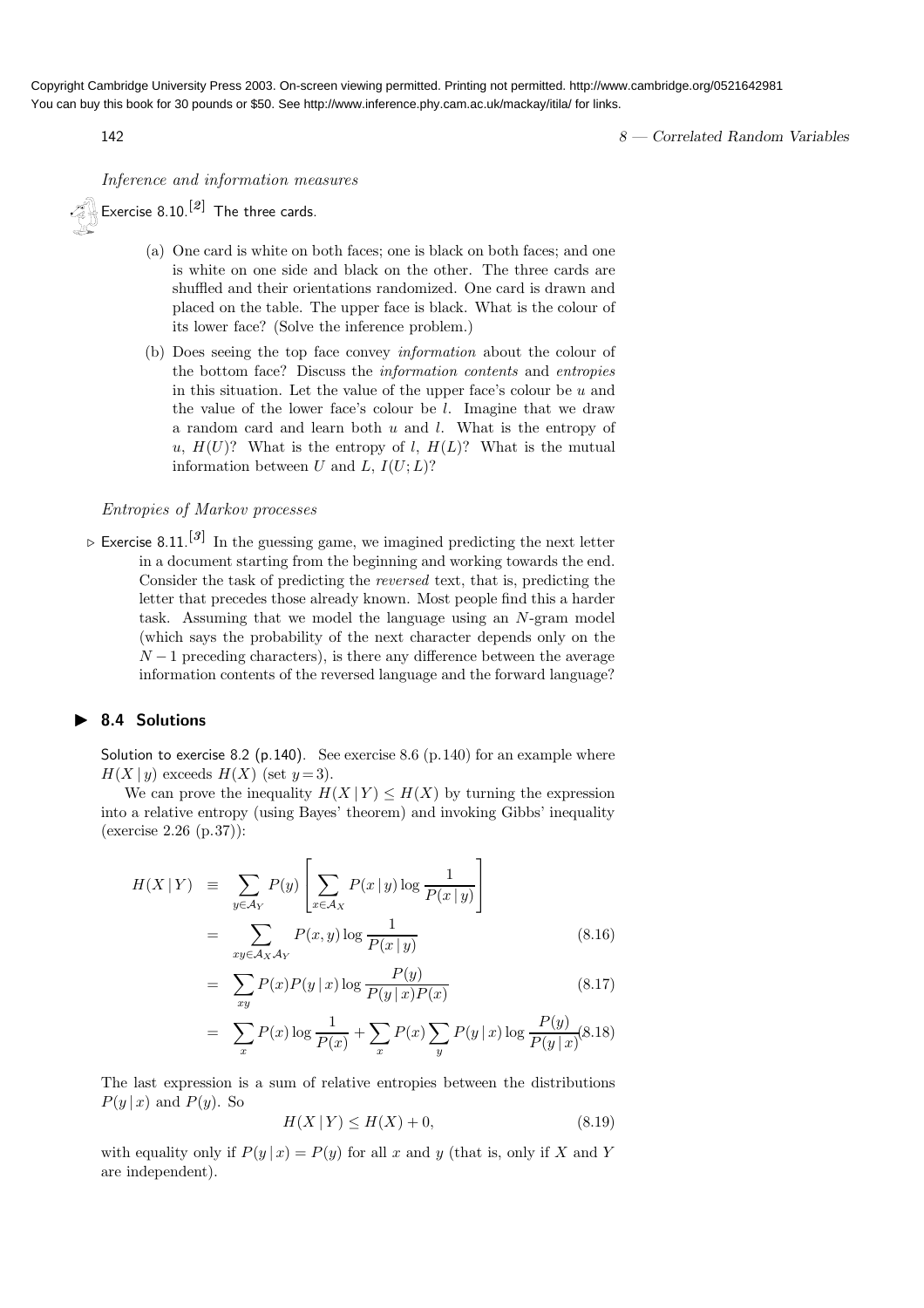#### 8.4: Solutions 143

Solution to exercise 8.3 (p.140). The chain rule for entropy follows from the decomposition of a joint probability:

$$
H(X,Y) = \sum_{xy} P(x,y) \log \frac{1}{P(x,y)} \tag{8.20}
$$

$$
= \sum_{xy} P(x)P(y|x) \left[ \log \frac{1}{P(x)} + \log \frac{1}{P(y|x)} \right]
$$
(8.21)

$$
= \sum_{x} P(x) \log \frac{1}{P(x)} + \sum_{x} P(x) \sum_{y} P(y | x) \log \frac{1}{P(y | x)} (8.22)
$$

$$
= H(X) + H(Y | X). \tag{8.23}
$$

Solution to exercise 8.4 (p.140). Symmetry of mutual information:

$$
I(X;Y) = H(X) - H(X|Y)
$$
\n
$$
\sum P(x) \log \frac{1}{1} \sum P(x) \log \frac{1}{1} \tag{8.24}
$$

$$
= \sum_{x} P(x) \log \frac{1}{P(x)} - \sum_{xy} P(x, y) \log \frac{1}{P(x \mid y)}
$$
(8.25)

$$
= \sum_{xy} P(x,y) \log \frac{P(x|y)}{P(x)}
$$
\n(8.26)

$$
= \sum_{xy} P(x,y) \log \frac{P(x,y)}{P(x)P(y)}.\tag{8.27}
$$

This expression is symmetric in  $x$  and  $y$  so

$$
I(X;Y) = H(X) - H(X | Y) = H(Y) - H(Y | X).
$$
 (8.28)

We can prove that mutual information is positive two ways. One is to continue from

$$
I(X;Y) = \sum_{x,y} P(x,y) \log \frac{P(x,y)}{P(x)P(y)}
$$
(8.29)

which is a relative entropy and use Gibbs' inequality (proved on p.44), which asserts that this relative entropy is  $\geq 0$ , with equality only if  $P(x, y)$  $P(x)P(y)$ , that is, if X and Y are independent.

The other is to use Jensen's inequality on

$$
\sum_{x,y} P(x,y) \log \frac{P(x)P(y)}{P(x,y)} \ge -\log \sum_{x,y} \frac{P(x,y)}{P(x,y)} P(x)P(y) = \log 1 = 0. \tag{8.30}
$$

Solution to exercise 8.7 (p.141).  $z = x + y \mod 2$ .

(a) If 
$$
q = 1/2
$$
,  $\mathcal{P}_Z = \{1/2, 1/2\}$  and  $I(Z; X) = H(Z) - H(Z | X) = 1 - 1 = 0$ .

(b) For general q and p,  $\mathcal{P}_Z = \{pq + (1-p)(1-q), p(1-q) + q(1-p)\}.$ The mutual information is  $I(Z; X) = H(Z) - H(Z | X) = H_2(pq + (1$  $p(1 - q) - H_2(q)$ .

#### Three term entropies

−

Solution to exercise 8.8 (p.141). The depiction of entropies in terms of Venn diagrams is misleading for at least two reasons.

First, one is used to thinking of Venn diagrams as depicting sets; but what are the 'sets'  $H(X)$  and  $H(Y)$  depicted in figure 8.2, and what are the objects that are members of those sets? I think this diagram encourages the novice student to make inappropriate analogies. For example, some students imagine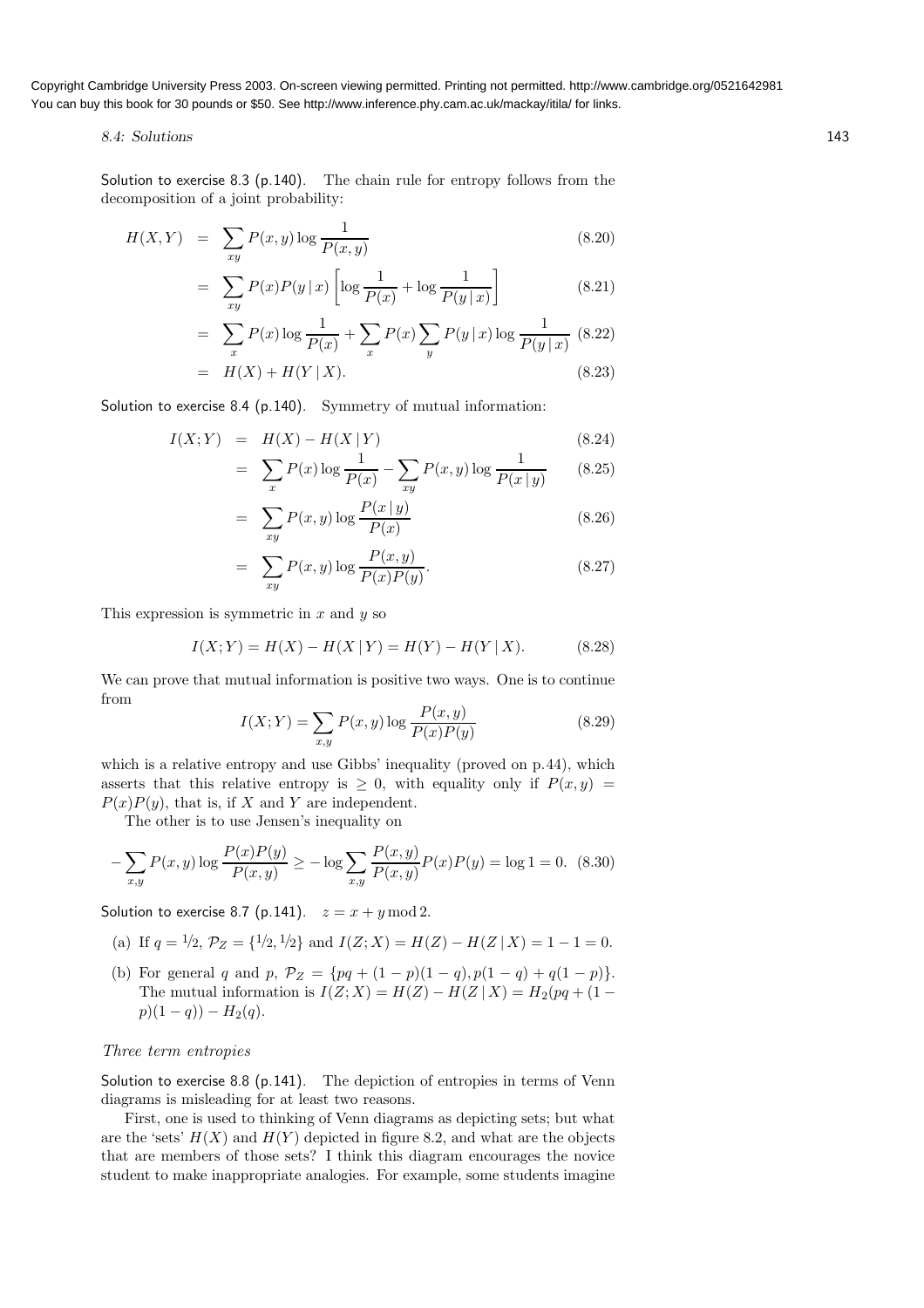$144$  8 — Correlated Random Variables



Figure 8.3. A misleading representation of entropies, continued.

that the random outcome  $(x, y)$  might correspond to a point in the diagram, and thus confuse entropies with probabilities.

Secondly, the depiction in terms of Venn diagrams encourages one to believe that all the areas correspond to positive quantities. In the special case of two random variables it is indeed true that  $H(X | Y)$ ,  $I(X; Y)$  and  $H(Y | X)$ are positive quantities. But as soon as we progress to three-variable ensembles, we obtain a diagram with positive-looking areas that may actually correspond to negative quantities. Figure 8.3 correctly shows relationships such as

$$
H(X) + H(Z | X) + H(Y | X, Z) = H(X, Y, Z).
$$
 (8.31)

But it gives the misleading impression that the conditional mutual information  $I(X; Y | Z)$  is less than the mutual information  $I(X; Y)$ . In fact the area labelled A can correspond to a negative quantity. Consider the joint ensemble  $(X, Y, Z)$  in which  $x \in \{0, 1\}$  and  $y \in \{0, 1\}$  are independent binary variables and  $z \in \{0,1\}$  is defined to be  $z = x + y \mod 2$ . Then clearly  $H(X) =$  $H(Y) = 1$  bit. Also  $H(Z) = 1$  bit. And  $H(Y | X) = H(Y) = 1$  since the two variables are independent. So the mutual information between  $X$  and  $Y$  is zero.  $I(X; Y) = 0$ . However, if z is observed, X and Y become correlated – knowing x, given z, tells you what y is:  $y = z - x \mod 2$ . So  $I(X;Y | Z) = 1$ bit. Thus the area labelled A must correspond to  $-1$  bits for the figure to give the correct answers.

The above example is not at all a capricious or exceptional illustration. The binary symmetric channel with input  $X$ , noise  $Y$ , and output  $Z$  is a situation in which  $I(X; Y) = 0$  (input and noise are uncorrelated) but  $I(X; Y | Z) > 0$ (once you see the output, the unknown input and the unknown noise are intimately related!).

The Venn diagram representation is therefore valid only if one is aware that positive areas may represent negative quantities. With this proviso kept in mind, the interpretation of entropies in terms of sets can be helpful (Yeung, 1991).

Solution to exercise 8.9 (p.141). For any joint ensemble  $XYZ$ , the following chain rule for mutual information holds.

$$
I(X; Y, Z) = I(X; Y) + I(X; Z | Y).
$$
\n(8.32)

Now, in the case  $w \rightarrow d \rightarrow r$ , w and r are independent given d, so  $I(W; R | D) = 0$ . Using the chain rule twice, we have:

$$
I(W; D, R) = I(W; D)
$$
\n
$$
(8.33)
$$

and

$$
I(W; D, R) = I(W; R) + I(W; D | R), \tag{8.34}
$$

$$
\overline{S}_0
$$

$$
I(W;R) - I(W;D) \le 0.
$$
\n(8.35)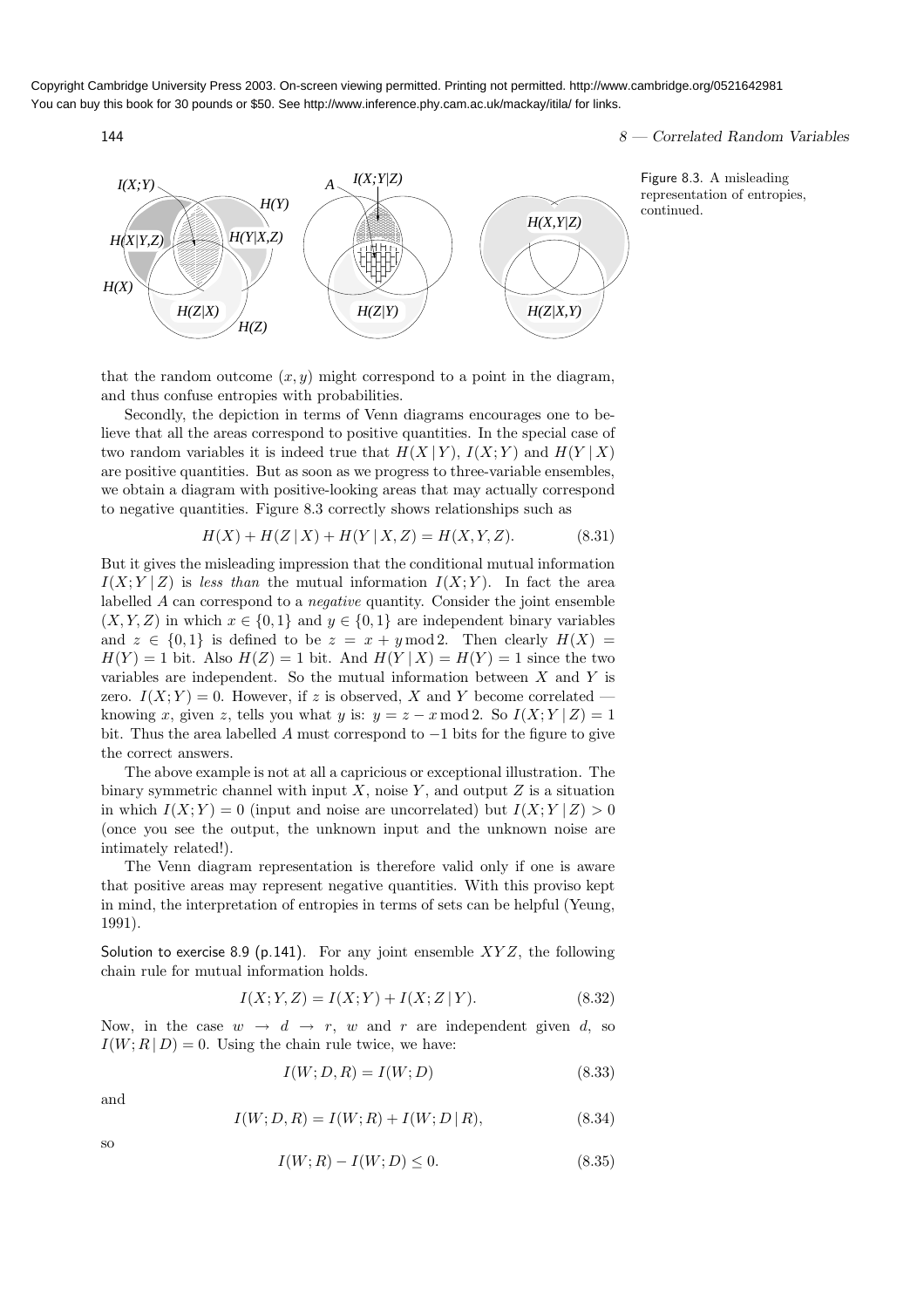# About Chapter 9

Before reading Chapter 9, you should have read Chapter 1 and worked on exercise 2.26 (p.37), and exercises 8.2–8.7 (pp.140–141).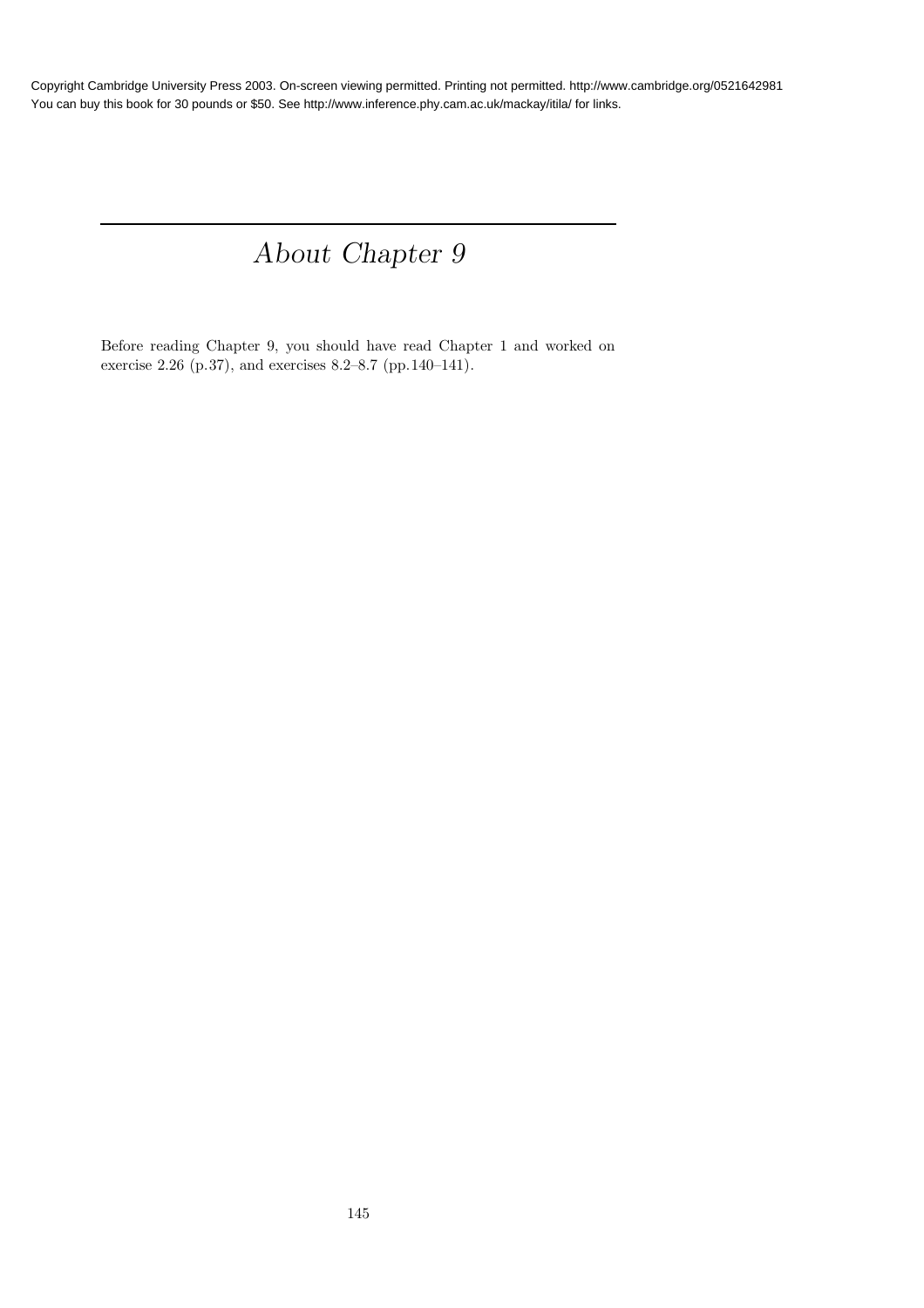### 9

## Communication over a Noisy Channel



In Chapters 4–6, we discussed source coding with block codes, symbol codes and stream codes. We implicitly assumed that the channel from the compressor to the decompressor was noise-free. Real channels are noisy. We will now spend two chapters on the subject of noisy-channel coding – the fundamental possibilities and limitations of error-free communication through a noisy channel. The aim of channel coding is to make the noisy channel behave like a noiseless channel. We will assume that the data to be transmitted has been through a good compressor, so the bit stream has no obvious redundancy. The channel code, which makes the transmission, will put back redundancy of a special sort, designed to make the noisy received signal decodeable.

Suppose we transmit 1000 bits per second with  $p_0 = p_1 = 1/2$  over a noisy channel that flips bits with probability  $f = 0.1$ . What is the rate of transmission of information? We might guess that the rate is 900 bits per second by subtracting the expected number of errors per second. But this is not correct, because the recipient does not know where the errors occurred. Consider the case where the noise is so great that the received symbols are independent of the transmitted symbols. This corresponds to a noise level of  $f = 0.5$ , since half of the received symbols are correct due to chance alone. But when  $f = 0.5$ , no information is transmitted at all.

Given what we have learnt about entropy, it seems reasonable that a measure of the information transmitted is given by the mutual information between the source and the received signal, that is, the entropy of the source minus the conditional entropy of the source given the received signal.

We will now review the definition of conditional entropy and mutual information. Then we will examine whether it is possible to use such a noisy channel to communicate reliably. We will show that for any channel Q there is a non-zero rate, the capacity  $C(Q)$ , up to which information can be sent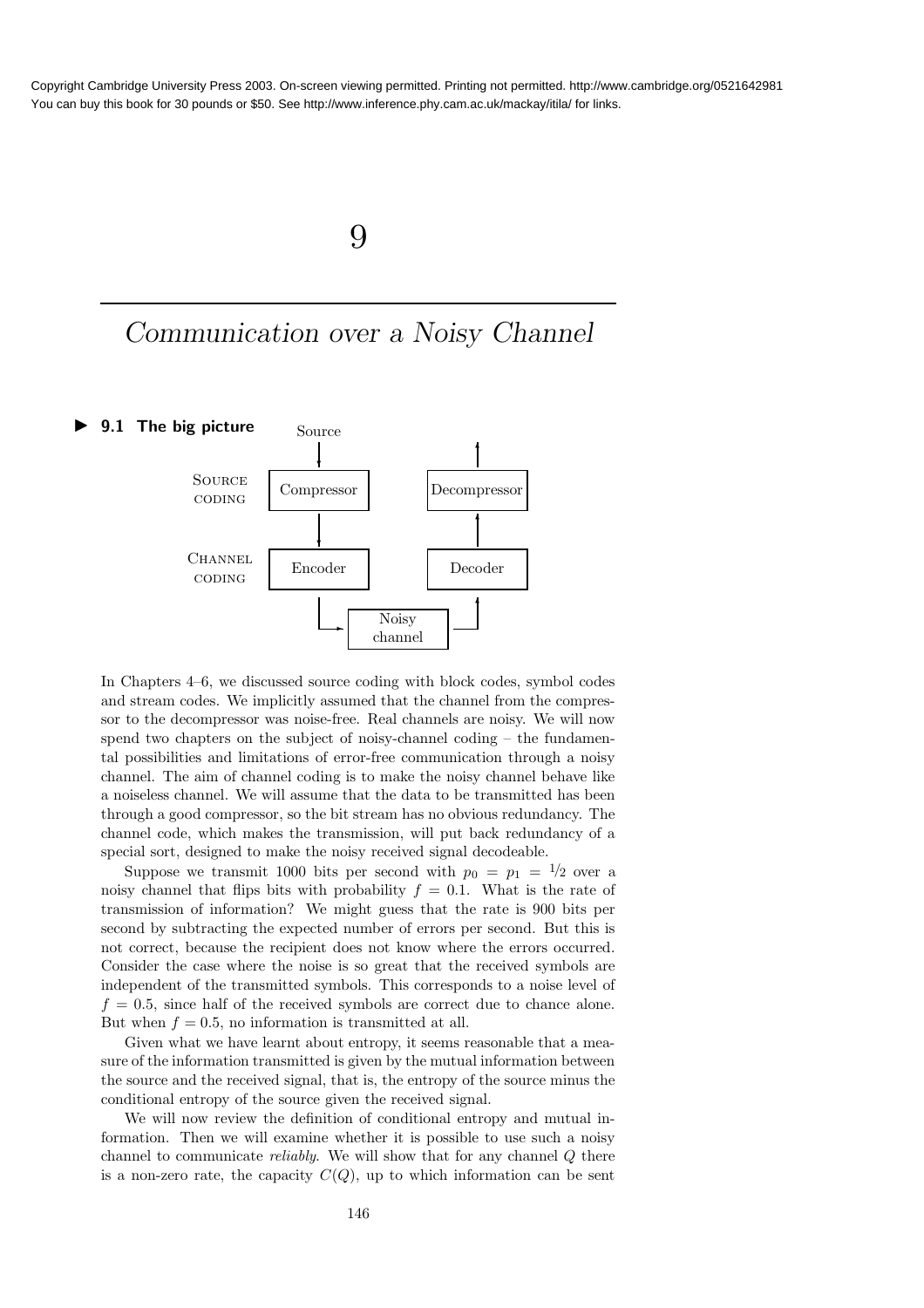9.2: Review of probability and information 147

with arbitrarily small probability of error.

#### ▶ 9.2 Review of probability and information

As an example, we take the joint distribution  $XY$  from exercise 8.6 (p.140). The marginal distributions  $P(x)$  and  $P(y)$  are shown in the margins.

| P(x,y)           |                |      | y)                                                                                                                                                                                                                    |               |   |                |
|------------------|----------------|------|-----------------------------------------------------------------------------------------------------------------------------------------------------------------------------------------------------------------------|---------------|---|----------------|
|                  |                |      |                                                                                                                                                                                                                       |               |   |                |
|                  |                |      | $\begin{array}{ccc} \frac{1}{8} & \frac{1}{16} & \frac{1}{32} & \frac{1}{32} \\ \frac{1}{16} & \frac{1}{8} & \frac{1}{32} & \frac{1}{32} \\ \frac{1}{16} & \frac{1}{16} & \frac{1}{16} & \frac{1}{16} \\ \end{array}$ |               |   | 1/4            |
| $\boldsymbol{y}$ | $\overline{2}$ | 1/16 |                                                                                                                                                                                                                       |               |   | 1/4            |
|                  |                |      |                                                                                                                                                                                                                       |               |   | $1\frac{1}{4}$ |
|                  |                | 1/4  |                                                                                                                                                                                                                       |               | O |                |
| P(x)             |                | 1/2  | 1/4                                                                                                                                                                                                                   | $\frac{1}{8}$ |   |                |

The joint entropy is  $H(X, Y) = 27/8$  bits. The marginal entropies are  $H(X) =$ 7/4 bits and  $H(Y) = 2$  bits.

We can compute the conditional distribution of  $x$  for each value of  $y$ , and the entropy of each of those conditional distributions:

| P(x y)           |                 | $\boldsymbol{x}$ |                                                                                    |  |  | $H(X y)/$ bits |
|------------------|-----------------|------------------|------------------------------------------------------------------------------------|--|--|----------------|
|                  |                 |                  |                                                                                    |  |  |                |
|                  |                 |                  |                                                                                    |  |  | 7/4            |
| $\boldsymbol{y}$ | 2               |                  | $\begin{array}{ccc} 1/2 & 1/4 & 1/8 & 1/8 \\ 1/4 & 1/2 & 1/8 & 1/8 \\ \end{array}$ |  |  | $^{7/4}$       |
|                  | 3               |                  | $1\!/\!4\quad 1\!/\!4\quad 1\!/\!4$                                                |  |  |                |
|                  |                 |                  |                                                                                    |  |  |                |
|                  | $H(X Y) = 11/8$ |                  |                                                                                    |  |  |                |

Note that whereas  $H(X | y = 4) = 0$  is less than  $H(X)$ ,  $H(X | y = 3)$  is greater than  $H(X)$ . So in some cases, learning y can *increase* our uncertainty about x. Note also that although  $P(x | y = 2)$  is a different distribution from  $P(x)$ , the conditional entropy  $H(X | y = 2)$  is equal to  $H(X)$ . So learning that y is 2 changes our knowledge about  $x$  but does not reduce the uncertainty of x, as measured by the entropy. On average though, learning  $y$  does convey information about x, since  $H(X | Y) < H(X)$ .

One may also evaluate  $H(Y|X) = 13/8$  bits. The mutual information is  $I(X; Y) = H(X) - H(X | Y) = 3/8$  bits.

#### ▶ 9.3 Noisy channels

A discrete memoryless channel  $Q$  is characterized by an input alphabet  $\mathcal{A}_X$ , an output alphabet  $\mathcal{A}_Y$ , and a set of conditional probability distributions  $P(y | x)$ , one for each  $x \in A_X$ .

These transition probabilities may be written in a matrix

$$
Q_{j|i} = P(y = b_j \mid x = a_i). \tag{9.1}
$$

I usually orient this matrix with the output variable  $j$  indexing the rows and the input variable  $i$  indexing the columns, so that each column of  $\bf{Q}$  is a probability vector. With this convention, we can obtain the probability of the output,  $\mathbf{p}_Y$ , from a probability distribution over the input,  $\mathbf{p}_X$ , by right-multiplication:

$$
\mathbf{p}_Y = \mathbf{Q} \mathbf{p}_X. \tag{9.2}
$$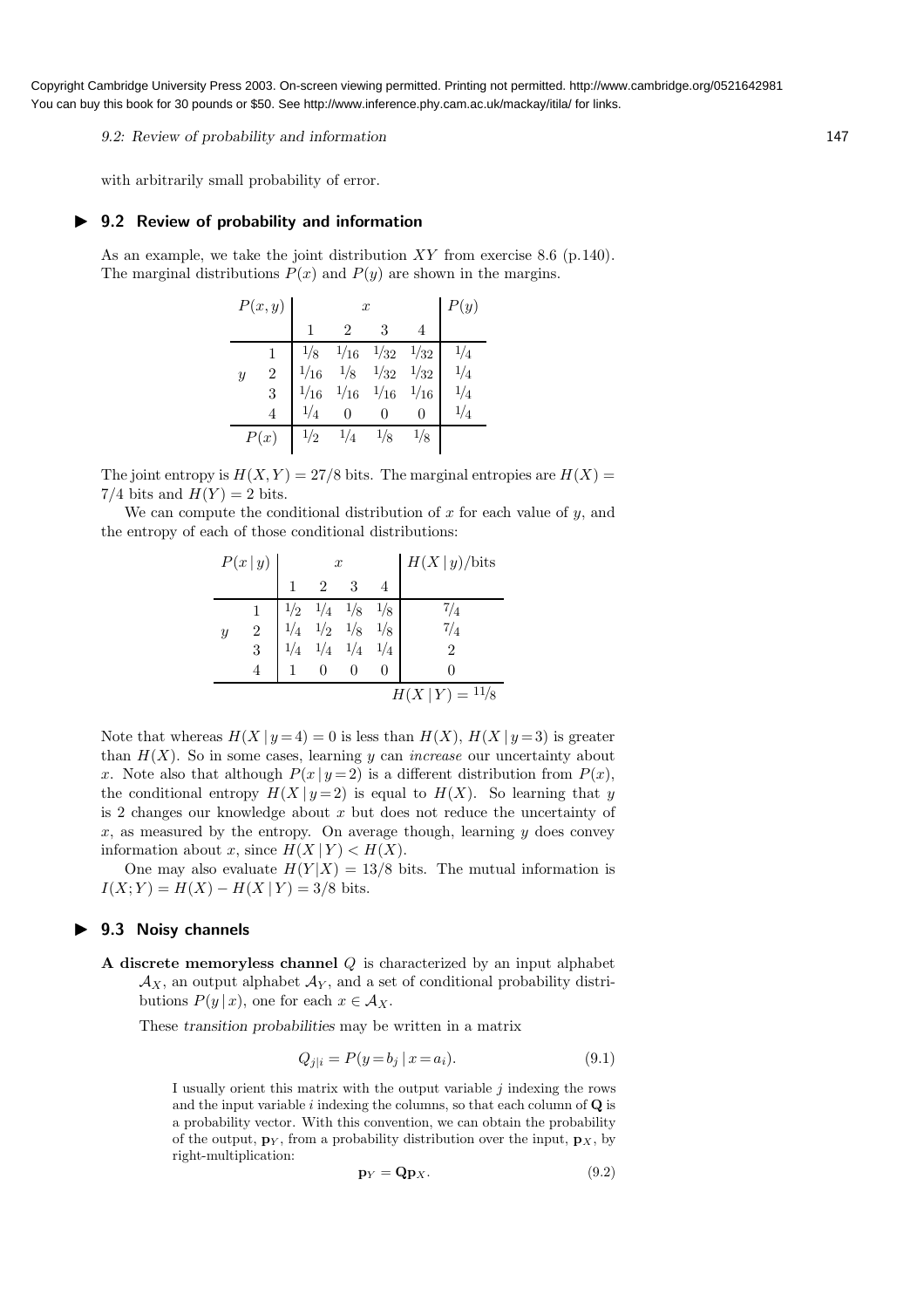148 9 — Communication over a Noisy Channel

0 1

0 1

1 ? 0

0 1

Some useful model channels are:

Binary symmetric channel.  $A_X = \{0, 1\}$ .  $A_Y = \{0, 1\}$ .

$$
x \quad \frac{0}{1} \sum_{1}^{0} y
$$
\n
$$
P(y=0 | x=0) = 1-f; \quad P(y=0 | x=1) = f; \quad P(y=1 | x=1) = 1-f.
$$
\n
$$
P(y=1 | x=0) = f; \quad P(y=1 | x=1) = 1-f.
$$

Binary erasure channel.  $A_X = \{0, 1\}$ .  $A_Y = \{0, ?, 1\}$ .

$$
\begin{array}{ccccccccc}\n0 & & & & & & \\
0 & & & & & \\
x & & & & & \\
1 & & & & & \\
1 & & & & & \\
1 & & & & & \\
1 & & & & & \\
1 & & & & & \\
1 & & & & & \\
1 & & & & & \\
1 & & & & & \\
2 & & & & & \\
2 & & & & & \\
2 & & & & & \\
2 & & & & & & \\
2 & & & & & & \\
2 & & & & & & \\
2 & & & & & & \\
2 & & & & & & \\
2 & & & & & & \\
2 & & & & & & \\
2 & & & & & & \\
2 & & & & & & \\
2 & & & & & & \\
2 & & & & & & \\
2 & & & & & & \\
2 & & & & & & \\
2 & & & & & & & \\
2 & & & & & & & \\
2 & & & & & & & \\
2 & & & & & & & \\
2 & & & & & & & \\
2 & & & & & & & \\
2 & & & & & & & \\
2 & & & & & & & \\
2 & & & & & & & \\
2 & & & & & & & \\
2 & & & & & &
$$

Noisy typewriter.  $\mathcal{A}_X = \mathcal{A}_Y$  = the 27 letters {A, B, ..., Z, -}. The letters are arranged in a circle, and when the typist attempts to type B, what comes out is either A, B or C, with probability  $\frac{1}{3}$  each; when the input is C, the output is B, C or D; and so forth, with the final letter '-' adjacent to the first letter A.





**Z** channel.  $A_X = \{0, 1\}$ .  $A_Y = \{0, 1\}$ .

- Z Y ✄ ✄ ✄ ✄ ✄ ✄ ✄ ✄ ✄  $^{\prime}$ 

❈ ❈ ❈ ❈ ❈ ❈ ∖ ❈ </u>

. . ✶✏

 $A \longrightarrow A$ 

<sup>x</sup> ✲ ✲ ✒ 1 0 1 0 y <sup>P</sup>(<sup>y</sup> <sup>=</sup><sup>0</sup> <sup>|</sup> <sup>x</sup>=0) <sup>=</sup> 1; <sup>P</sup>(<sup>y</sup> <sup>=</sup><sup>1</sup> <sup>|</sup> <sup>x</sup>=0) <sup>=</sup> 0; <sup>P</sup>(<sup>y</sup> <sup>=</sup><sup>0</sup> <sup>|</sup> <sup>x</sup>=1) <sup>=</sup> <sup>f</sup>; <sup>P</sup>(<sup>y</sup> <sup>=</sup><sup>1</sup> <sup>|</sup> <sup>x</sup>=1) <sup>=</sup> <sup>1</sup> <sup>−</sup> f. 1 0

#### ▶ 9.4 Inferring the input given the output

If we assume that the input  $x$  to a channel comes from an ensemble  $X$ , then we obtain a joint ensemble XY in which the random variables x and y have the joint distribution:

$$
P(x, y) = P(y | x)P(x).
$$
\n(9.3)

Now if we receive a particular symbol  $y$ , what was the input symbol  $x$ ? We typically won't know for certain. We can write down the posterior distribution of the input using Bayes' theorem:

$$
P(x \mid y) = \frac{P(y \mid x)P(x)}{P(y)} = \frac{P(y \mid x)P(x)}{\sum_{x'} P(y \mid x')P(x')}.
$$
\n(9.4)

Example 9.1. Consider a binary symmetric channel with probability of error  $f=0.15$ . Let the input ensemble be  $\mathcal{P}_X$  :  $\{p_0=0.9, p_1=0.1\}$ . Assume we observe  $y = 1$ .

$$
P(x=1 | y=1) = \frac{P(y=1 | x=1)P(x=1)}{\sum_{x'} P(y | x')P(x')}
$$
  
= 
$$
\frac{0.85 \times 0.1}{0.85 \times 0.1 + 0.15 \times 0.9}
$$
  
= 
$$
\frac{0.085}{0.22} = 0.39.
$$
 (9.5)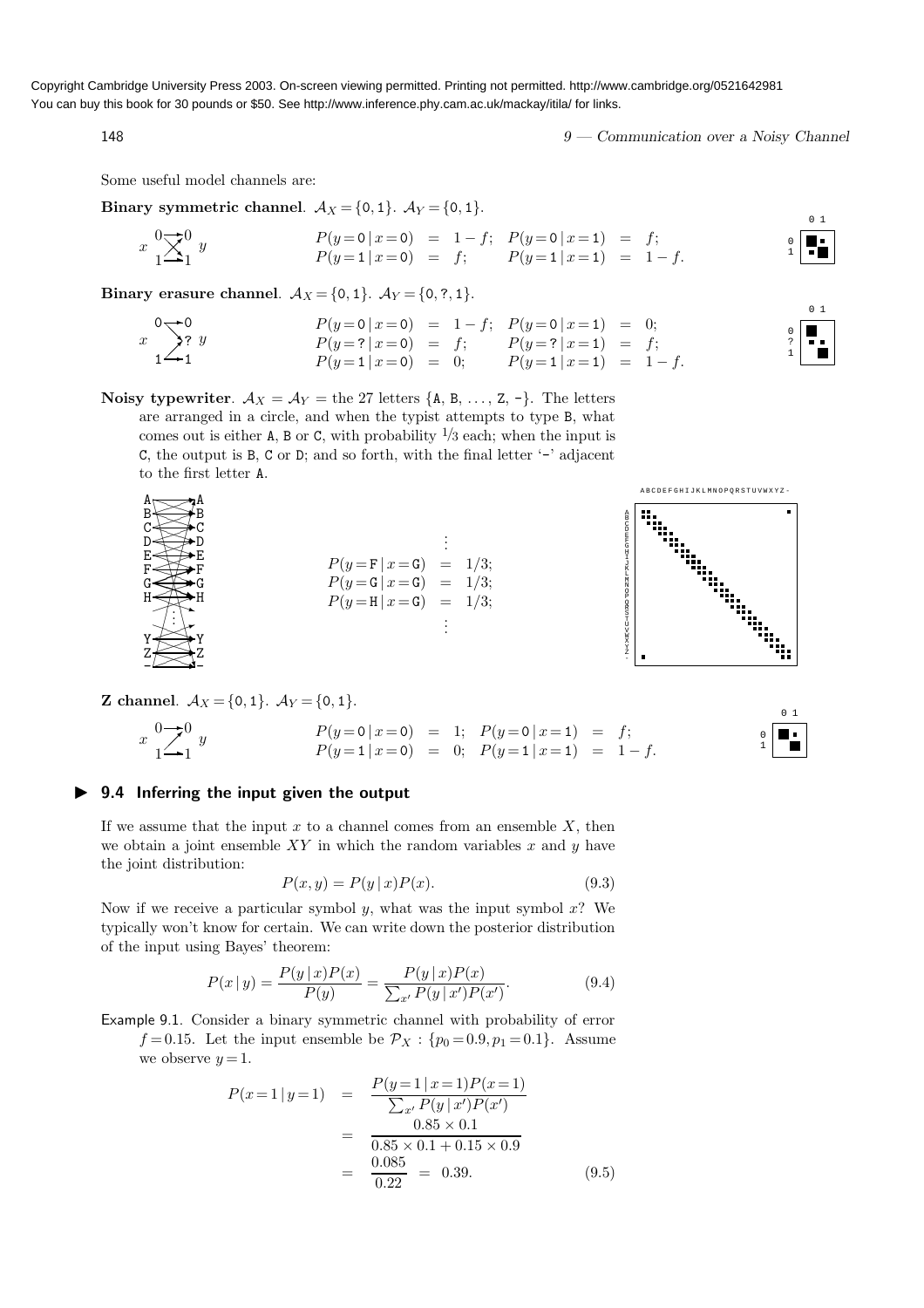#### 9.5: Information conveyed by a channel 149

Thus ' $x=1$ ' is still less probable than ' $x=0$ ', although it is not as improbable as it was before.

Exercise 9.2.<sup>[1, p.157]</sup> Now assume we observe  $y = 0$ . Compute the probability of  $x=1$  given  $y=0$ .

Example 9.3. Consider a Z channel with probability of error  $f = 0.15$ . Let the input ensemble be  $\mathcal{P}_X$ : { $p_0 = 0.9, p_1 = 0.1$ }. Assume we observe  $y = 1$ .

$$
P(x=1 | y=1) = \frac{0.85 \times 0.1}{0.85 \times 0.1 + 0 \times 0.9}
$$
  
=  $\frac{0.085}{0.085} = 1.0.$  (9.6)

So given the output  $y = 1$  we become certain of the input.

Exercise 9.4.<sup>[1, p.157]</sup> Alternatively, assume we observe  $y=0$ . Compute  $P(x=1 | y=0).$ 

#### ▶ 9.5 Information conveyed by a channel

We now consider how much information can be communicated through a channel. In operational terms, we are interested in finding ways of using the channel such that all the bits that are communicated are recovered with negligible probability of error. In mathematical terms, assuming a particular input ensemble  $X$ , we can measure how much information the output conveys about the input by the mutual information:

$$
I(X;Y) \equiv H(X) - H(X | Y) = H(Y) - H(Y | X).
$$
 (9.7)

Our aim is to establish the connection between these two ideas. Let us evaluate  $I(X; Y)$  for some of the channels above.

#### Hint for computing mutual information

We will tend to think of  $I(X; Y)$  as  $H(X) - H(X | Y)$ , i.e., how much the uncertainty of the input  $X$  is reduced when we look at the output  $Y$ . But for computational purposes it is often handy to evaluate  $H(Y) - H(Y | X)$  instead.



Figure 9.1. The relationship between joint information, marginal entropy, conditional entropy and mutual entropy. This figure is important, so I'm showing it twice.

Example 9.5. Consider the binary symmetric channel again, with  $f = 0.15$  and  $\mathcal{P}_X$ : { $p_0 = 0.9, p_1 = 0.1$ }. We already evaluated the marginal probabilities  $P(y)$  implicitly above:  $P(y=0) = 0.78$ ;  $P(y=1) = 0.22$ . The mutual information is:

$$
I(X;Y) = H(Y) - H(Y|X).
$$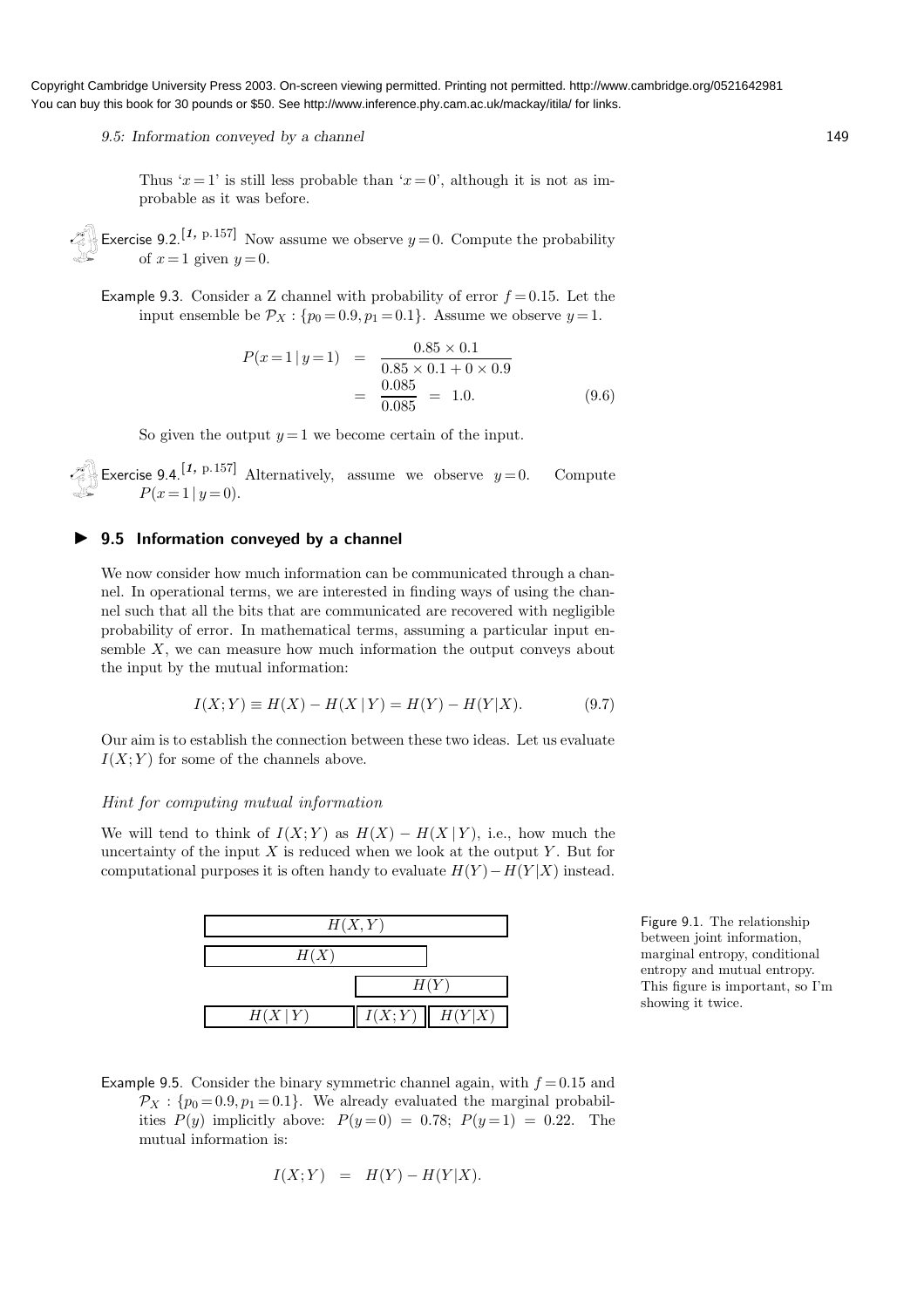150 9 — Communication over a Noisy Channel

What is  $H(Y|X)$ ? It is defined to be the weighted sum over x of  $H(Y|x)$ ; but  $H(Y | x)$  is the same for each value of x:  $H(Y | x=0)$  is  $H_2(0.15)$ , and  $H(Y \mid x=1)$  is  $H_2(0.15)$ . So

$$
I(X;Y) = H(Y) - H(Y|X)
$$
  
=  $H_2(0.22) - H_2(0.15)$   
= 0.76 - 0.61 = 0.15 bits. (9.8)

This may be contrasted with the entropy of the source  $H(X)$  =  $H_2(0.1) = 0.47$  bits.

Note: here we have used the binary entropy function  $H_2(p) \equiv H(p, 1-p)$  $p) = p \log_2 \frac{1}{p} + (1-p) \log_2 \frac{1}{(1-p)}.$ 

Example 9.6. And now the Z channel, with  $P_X$  as above.  $P(y=1)=0.085$ .

$$
I(X;Y) = H(Y) - H(Y|X)
$$
  
= H<sub>2</sub>(0.085) - [0.9H<sub>2</sub>(0) + 0.1H<sub>2</sub>(0.15)]  
= 0.42 - (0.1 × 0.61) = 0.36 bits. (9.9)

The entropy of the source, as above, is  $H(X) = 0.47$  bits. Notice that the mutual information  $I(X; Y)$  for the Z channel is bigger than the mutual information for the binary symmetric channel with the same f. The Z channel is a more reliable channel.

Exercise 9.7.<sup>[1, p.157]</sup> Compute the mutual information between X and Y for the binary symmetric channel with  $f = 0.15$  when the input distribution is  $\mathcal{P}_X = \{p_0 = 0.5, p_1 = 0.5\}.$ 

Exercise 9.8.<sup>[2, p.157]</sup> Compute the mutual information between X and Y for the Z channel with  $f = 0.15$  when the input distribution is  $\mathcal{P}_X$ :  ${p_0 = 0.5, p_1 = 0.5}.$ 

#### Maximizing the mutual information

We have observed in the above examples that the mutual information between the input and the output depends on the chosen input ensemble.

Let us assume that we wish to maximize the mutual information conveyed by the channel by choosing the best possible input ensemble. We define the capacity of the channel to be its maximum mutual information.

The capacity of a channel  $Q$  is:

$$
C(Q) = \max_{\mathcal{P}_X} I(X;Y). \tag{9.10}
$$

The distribution  $\mathcal{P}_X$  that achieves the maximum is called the *optimal* input distribution, denoted by  $\mathcal{P}_X^*$ . [There may be multiple optimal input distributions achieving the same value of  $I(X; Y)$ .

In Chapter 10 we will show that the capacity does indeed measure the maximum amount of error-free information that can be transmitted over the channel per unit time.

Example 9.9. Consider the binary symmetric channel with  $f = 0.15$ . Above, we considered  $\mathcal{P}_X = \{p_0 = 0.9, p_1 = 0.1\}$ , and found  $I(X; Y) = 0.15$  bits. How much better can we do? By symmetry, the optimal input distribu-



Figure 9.2. The mutual information  $I(X; Y)$  for a binary symmetric channel with  $f = 0.15$ as a function of the input distribution.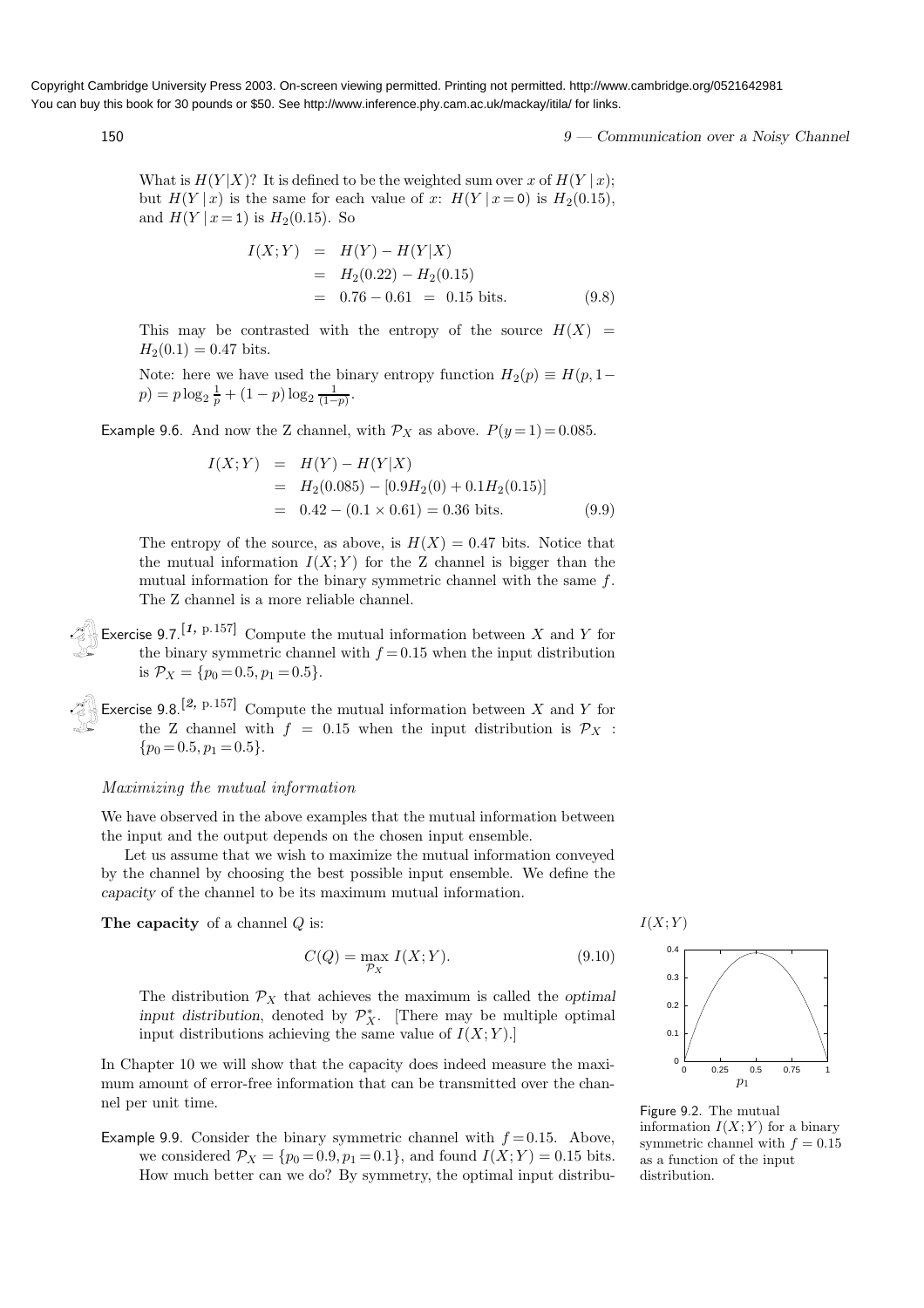9.6: The noisy-channel coding theorem 151

tion is {0.5, 0.5} and the capacity is

$$
C(Q_{BSC}) = H_2(0.5) - H_2(0.15) = 1.0 - 0.61 = 0.39 \text{ bits.}
$$
 (9.11)

We'll justify the symmetry argument later. If there's any doubt about the symmetry argument, we can always resort to explicit maximization of the mutual information  $I(X; Y)$ ,

$$
I(X;Y) = H_2((1-f)p_1 + (1-p_1)f) - H_2(f)
$$
 (figure 9.2). (9.12)

- Example 9.10. The noisy typewriter. The optimal input distribution is a uniform distribution over x, and gives  $C = \log_2 9$  bits.
- Example 9.11. Consider the Z channel with  $f = 0.15$ . Identifying the optimal input distribution is not so straightforward. We evaluate  $I(X; Y)$  explicitly for  $\mathcal{P}_X = \{p_0, p_1\}$ . First, we need to compute  $P(y)$ . The probability of  $y = 1$  is easiest to write down:

$$
P(y=1) = p_1(1-f). \tag{9.13}
$$

Then the mutual information is:

$$
I(X;Y) = H(Y) - H(Y|X)
$$
  
=  $H_2(p_1(1-f)) - (p_0H_2(0) + p_1H_2(f))$   
=  $H_2(p_1(1-f)) - p_1H_2(f)$ . (9.14)

This is a non-trivial function of  $p_1$ , shown in figure 9.3. It is maximized for  $f = 0.15$  by  $p_1^* = 0.445$ . We find  $C(Q_Z) = 0.685$ . Notice that the optimal input distribution is not  $\{0.5, 0.5\}$ . We can communicate slightly more information by using input symbol 0 more frequently than 1.

Exercise 9.12.<sup>[1, p.158]</sup> What is the capacity of the binary symmetric channel for general  $f$ ?

Exercise 9.13.<sup>[2, p.158]</sup> Show that the capacity of the binary erasure channel with  $f = 0.15$  is  $C_{BEC} = 0.85$ . What is its capacity for general f? Comment.

#### ▶ 9.6 The noisy-channel coding theorem

It seems plausible that the 'capacity' we have defined may be a measure of information conveyed by a channel; what is not obvious, and what we will prove in the next chapter, is that the capacity indeed measures the rate at which blocks of data can be communicated over the channel with arbitrarily small probability of error.

We make the following definitions.

An  $(N, K)$  block code for a channel Q is a list of  $S = 2<sup>K</sup>$  codewords

$$
\{ {\bf x}^{(1)}, {\bf x}^{(2)}, \ldots, {\bf x}^{(2^K)} \}, \quad {\bf x}^{(s)} \in \mathcal{A}_X^N,
$$

each of length N. Using this code we can encode a signal  $s \in$  $\{1, 2, 3, \ldots, 2^K\}$  as  $\mathbf{x}^{(s)}$ . [The number of codewords S is an integer, but the number of bits specified by choosing a codeword,  $K \equiv \log_2 S$ , is not necessarily an integer.]



Figure 9.3. The mutual information  $I(X; Y)$  for a Z channel with  $f=0.15$  as a function of the input distribution.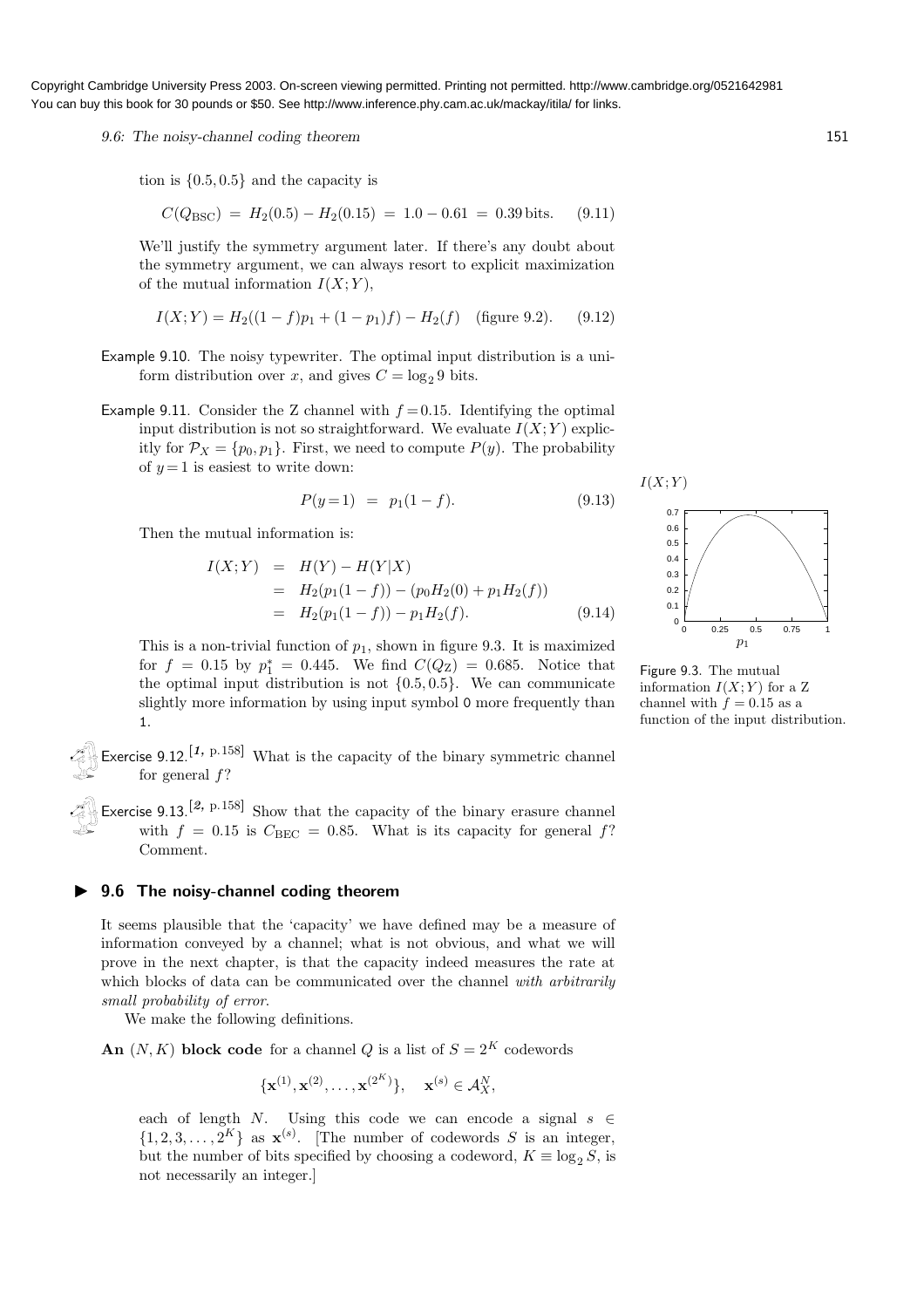152 9 — Communication over a Noisy Channel

The rate of the code is  $R = K/N$  bits per channel use.

[We will use this definition of the rate for any channel, not only channels with binary inputs; note however that it is sometimes conventional to define the rate of a code for a channel with  $q$  input symbols to be  $K/(N \log q).$ 

A decoder for an  $(N, K)$  block code is a mapping from the set of length-N strings of channel outputs,  $\mathcal{A}_Y^N$  to a codeword label  $\hat{s} \in \{0, 1, 2, ..., 2^K\}$ .

The extra symbol  $\hat{s}=0$  can be used to indicate a 'failure'.

The probability of block error of a code and decoder, for a given channel. and for a given probability distribution over the encoded signal  $P(s_{\text{in}})$ , is:

$$
p_{\rm B} = \sum_{s_{\rm in}} P(s_{\rm in}) P(s_{\rm out} \neq s_{\rm in} \mid s_{\rm in}) \tag{9.15}
$$

The maximal probability of block error is

$$
p_{\rm BM} = \max_{s_{\rm in}} P(s_{\rm out} \neq s_{\rm in} \, | \, s_{\rm in}) \tag{9.16}
$$

The optimal decoder for a channel code is the one that minimizes the probability of block error. It decodes an output  $y$  as the input s that has maximum posterior probability  $P(s | y)$ .

$$
P(s \mid \mathbf{y}) = \frac{P(\mathbf{y} \mid s)P(s)}{\sum_{s'} P(\mathbf{y} \mid s')P(s')}
$$
(9.17)

$$
\hat{s}_{\text{optimal}} = \operatorname{argmax} P(s \mid \mathbf{y}).\tag{9.18}
$$

A uniform prior distribution on s is usually assumed, in which case the optimal decoder is also the maximum likelihood decoder, i.e., the decoder that maps an output y to the input s that has maximum likelihood  $P(y | s)$ .

- The probability of bit error  $p<sub>b</sub>$  is defined assuming that the codeword number  $s$  is represented by a binary vector  $s$  of length  $K$  bits; it is the average probability that a bit of  $s_{\text{out}}$  is not equal to the corresponding bit of  $s_{\text{in}}$  (averaging over all K bits).
- Shannon's noisy-channel coding theorem (part one). Associated with each discrete memoryless channel,there is a non-negative number C (called the channel capacity) with the following property. For any  $\epsilon > 0$ and  $R \leq C$ , for large enough N, there exists a block code of length N and rate  $\geq R$  and a decoding algorithm, such that the maximal probability of block error is  $\epsilon$ .

#### Confirmation of the theorem for the noisy typewriter channel

In the case of the noisy typewriter, we can easily confirm the theorem, because we can create a completely error-free communication strategy using a block code of length  $N = 1$ : we use only the letters B, E, H, ..., Z, i.e., every third letter. These letters form a non-confusable subset of the input alphabet (see figure 9.5). Any output can be uniquely decoded. The number of inputs in the non-confusable subset is 9, so the error-free information rate of this system is  $log_2 9$  bits, which is equal to the capacity C, which we evaluated in example 9.10 (p.151).



Figure 9.4. Portion of the  $R, p_{\text{BM}}$ plane asserted to be achievable by the first part of Shannon's noisy channel coding theorem.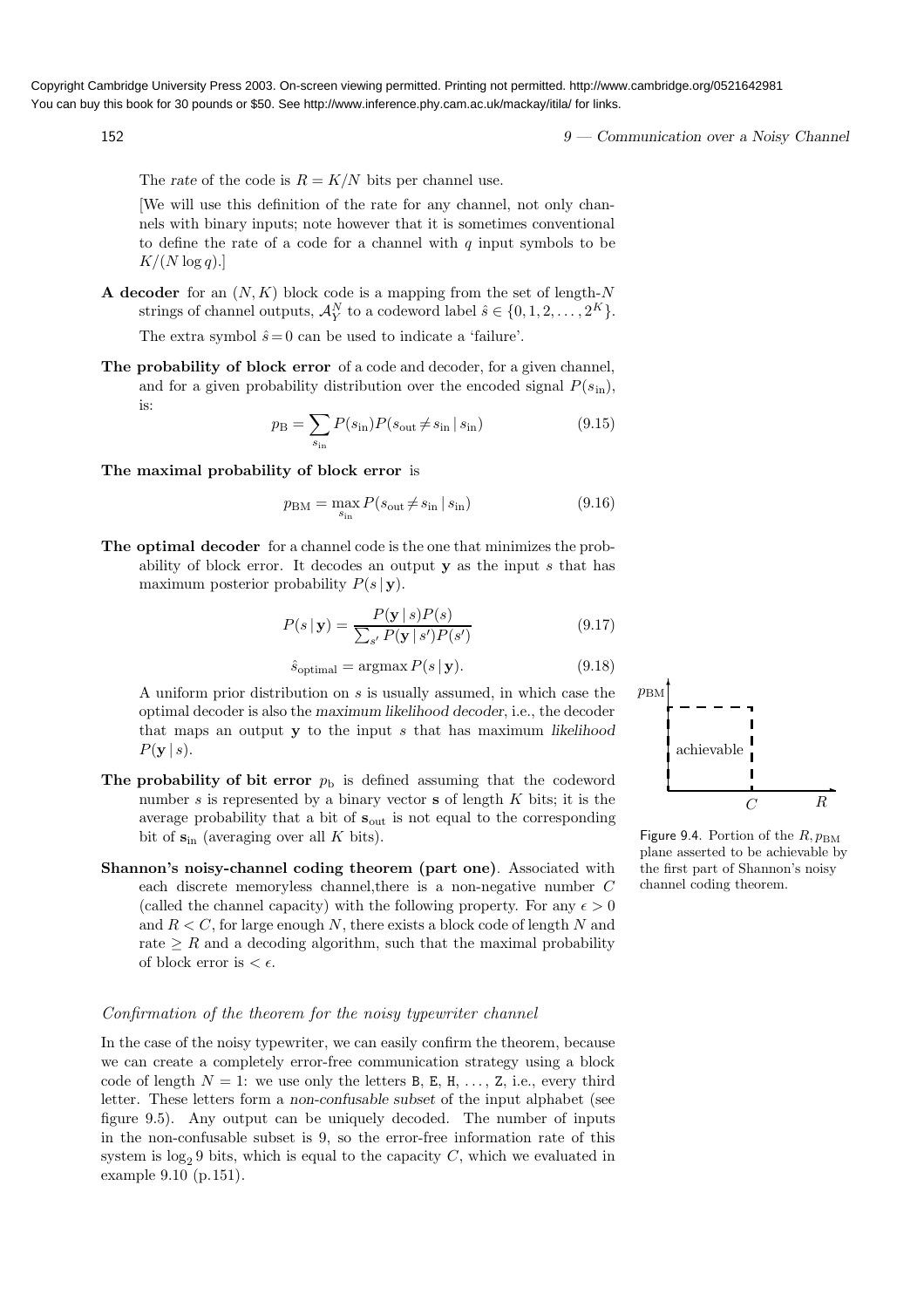9.7: Intuitive preview of proof 153



Figure 9.5. A non-confusable subset of inputs for the noisy typewriter.

Figure 9.6. Extended channels obtained from a binary symmetric channel with transition probability 0.15.

How does this translate into the terms of the theorem? The following table explains.

| The theorem                                                                                         | How it applies to the noisy typewriter                                                                                                                                                              |
|-----------------------------------------------------------------------------------------------------|-----------------------------------------------------------------------------------------------------------------------------------------------------------------------------------------------------|
| <i>Associated with each discrete</i><br>memoryless channel, there is a<br>non-negative number $C$ . | The capacity C is $log_2 9$ .                                                                                                                                                                       |
| For any $\epsilon > 0$ and $R < C$ , for large<br>$enough N$ ,                                      | No matter what $\epsilon$ and R are, we set the block length N to 1.                                                                                                                                |
| there exists a block code of length N and<br>rate $\geq R$                                          | The block code is $\{B, E, \ldots, Z\}$ . The value of K is given by<br>$2^{K} = 9$ , so $K = \log_2 9$ , and this code has rate $\log_2 9$ , which is<br>greater than the requested value of $R$ . |
| and a decoding algorithm,                                                                           | The decoding algorithm maps the received letter to the nearest<br>letter in the code:                                                                                                               |
| such that the maximal probability of<br>block error is $\epsilon$ .                                 | the maximal probability of block error is zero, which is less<br>than the given $\epsilon$ .                                                                                                        |

### ▶ 9.7 Intuitive preview of proof

#### Extended channels

To prove the theorem for a given channel, we consider the extended channel corresponding to N uses of the given channel. The extended channel has  $|\mathcal{A}_X|^N$  possible inputs **x** and  $|\mathcal{A}_Y|^N$  possible outputs. Extended channels obtained from a binary symmetric channel and from a Z channel are shown in figures 9.6 and 9.7, with  $N = 2$  and  $N = 4$ .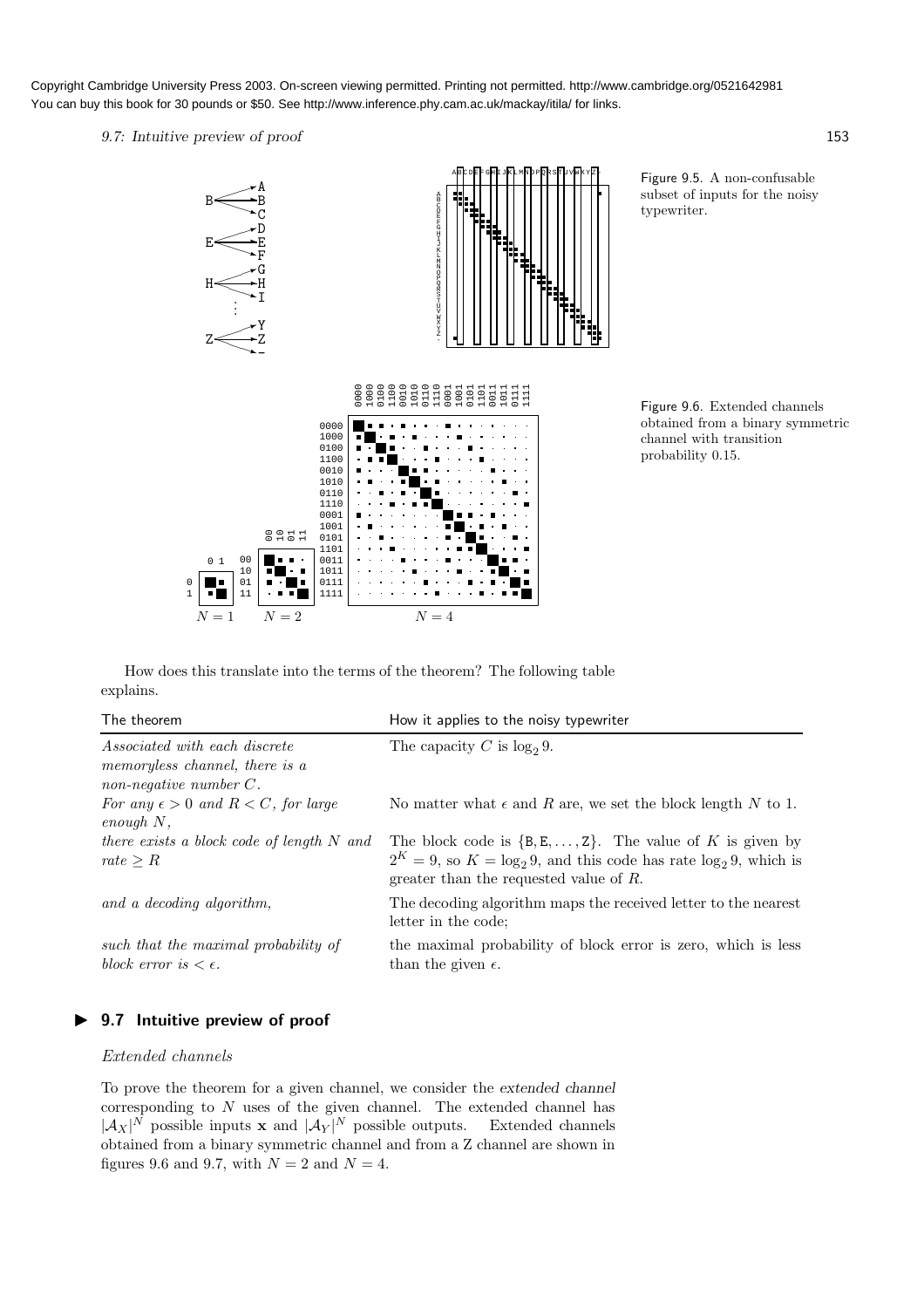

154 9 — Communication over a Noisy Channel

Figure 9.7. Extended channels obtained from a Z channel with transition probability 0.15. Each column corresponds to an input, and each row is a different output.

Figure 9.8. (a) Some typical outputs in  $\mathcal{A}_Y^N$  corresponding to typical inputs x. (b) A subset of the typical sets shown in (a) that do not overlap each other. This picture can be compared with the solution to the noisy typewriter in figure 9.5.

Exercise 9.14.<sup>[2, p.159]</sup> Find the transition probability matrices **Q** for the extended channel, with  $N = 2$ , derived from the binary erasure channel having erasure probability 0.15.

By selecting two columns of this transition probability matrix, we can define a rate- $\frac{1}{2}$  code for this channel with blocklength  $N = 2$ . What is the best choice of two columns? What is the decoding algorithm?

To prove the noisy-channel coding theorem, we make use of large block lengths  $N$ . The intuitive idea is that, if  $N$  is large, an extended channel looks a lot like the noisy typewriter. Any particular input  $\bf{x}$  is very likely to produce an output in a small subspace of the output alphabet – the typical output set, given that input. So we can find a non-confusable subset of the inputs that produce essentially disjoint output sequences. For a given  $N$ , let us consider a way of generating such a non-confusable subset of the inputs, and count up how many distinct inputs it contains.

Imagine making an input sequence x for the extended channel by drawing it from an ensemble  $X^N$ , where X is an arbitrary ensemble over the input alphabet. Recall the source coding theorem of Chapter 4, and consider the number of probable output sequences y. The total number of typical output sequences **y** is  $2^{NH(Y)}$ , all having similar probability. For any particular typical input sequence **x**, there are about  $2^{NH(Y|X)}$  probable sequences. Some of these subsets of  $\mathcal{A}_Y^N$  are depicted by circles in figure 9.8a.

We now imagine restricting ourselves to a subset of the typical inputs x such that the corresponding typical output sets do not overlap, as shown in figure 9.8b. We can then bound the number of non-confusable inputs by dividing the size of the typical **y** set,  $2^{NH(Y)}$ , by the size of each typical-**y**-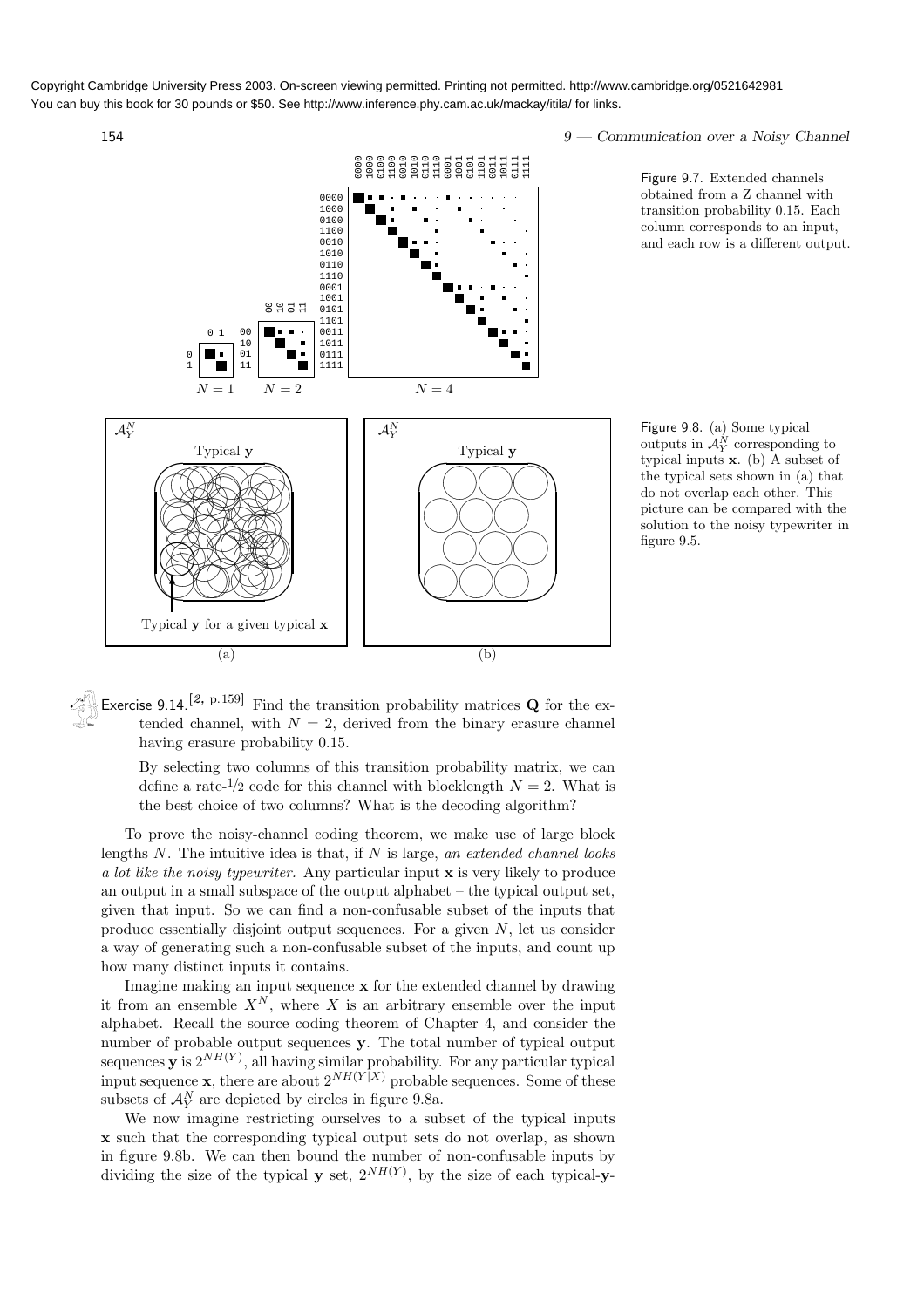9.8: Further exercises 155

given-typical-**x** set,  $2^{NH(Y|X)}$ . So the number of non-confusable inputs, if they are selected from the set of typical inputs  $\mathbf{x} \sim X^N$ , is  $\leq 2^{NH(Y)-NH(Y|X)} =$  $2^{NI(X;Y)}$ .

The maximum value of this bound is achieved if  $X$  is the ensemble that maximizes  $I(X; Y)$ , in which case the number of non-confusable inputs is  $\leq 2^{NC}$ . Thus asymptotically up to C bits per cycle, and no more, can be communicated with vanishing error probability.  $\Box$ 

This sketch has not rigorously proved that reliable communication really is possible – that's our task for the next chapter.

#### ▶ 9.8 Further exercises

Exercise 9.15.<sup>[3, p.159]</sup> Refer back to the computation of the capacity of the Z channel with  $f = 0.15$ .

- (a) Why is  $p_1^*$  less than 0.5? One could argue that it is good to favour the  $\theta$  input, since it is transmitted without error – and also argue that it is good to favour the 1 input, since it often gives rise to the highly prized 1 output, which allows certain identification of the input! Try to make a convincing argument.
- (b) In the case of general  $f$ , show that the optimal input distribution is

$$
p_1^* = \frac{1/(1-f)}{1 + 2^{(H_2(f)/(1-f))}}.\tag{9.19}
$$

(c) What happens to  $p_1^*$  if the noise level  $f$  is very close to 1?

Exercise 9.16.<sup>[2, p.159]</sup> Sketch graphs of the capacity of the Z channel, the binary symmetric channel and the binary erasure channel as a function of f.

 $\triangleright$  Exercise 9.17.<sup>[2]</sup> What is the capacity of the five-input, ten-output channel whose transition probability matrix is



Exercise 9.18.<sup>[2, p.159]</sup> Consider a Gaussian channel with binary input  $x \in$  $\{-1,+1\}$  and *real* output alphabet  $\mathcal{A}_Y$ , with transition probability density

$$
Q(y \mid x, \alpha, \sigma) = \frac{1}{\sqrt{2\pi\sigma^2}} e^{-\frac{(y - x\alpha)^2}{2\sigma^2}}, \tag{9.21}
$$

where  $\alpha$  is the signal amplitude.

(a) Compute the posterior probability of x given  $y$ , assuming that the two inputs are equiprobable. Put your answer in the form

$$
P(x=1|y,\alpha,\sigma) = \frac{1}{1 + e^{-a(y)}}.\t(9.22)
$$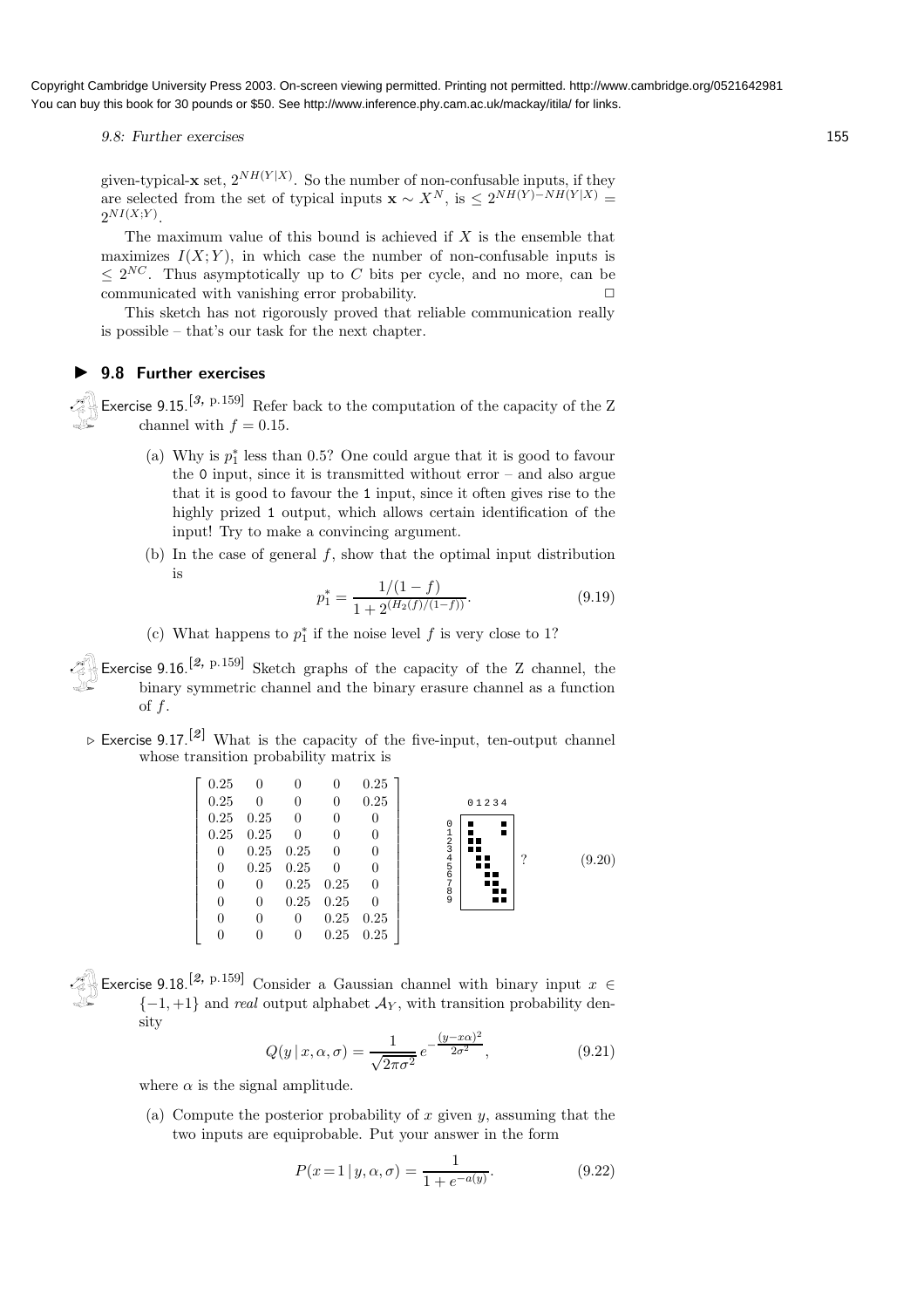156 9 — Communication over a Noisy Channel

Sketch the value of  $P(x=1 | y, \alpha, \sigma)$  as a function of y.

(b) Assume that a single bit is to be transmitted. What is the optimal decoder, and what is its probability of error? Express your answer in terms of the signal to noise ratio  $\alpha^2/\sigma^2$  and the error function (the cumulative probability function of the Gaussian distribution),

$$
\Phi(z) \equiv \int_{-\infty}^{z} \frac{1}{\sqrt{2\pi}} e^{-\frac{z^2}{2}} dz.
$$
\n(9.23)

[Note that this definition of the error function  $\Phi(z)$  may not correspond to other people's.]

#### Pattern recognition as a noisy channel

We may think of many pattern recognition problems in terms of communication channels. Consider the case of recognizing handwritten digits (such as postcodes on envelopes). The author of the digit wishes to communicate a message from the set  $\mathcal{A}_X = \{0, 1, 2, 3, \ldots, 9\}$ ; this selected message is the input to the channel. What comes out of the channel is a pattern of ink on paper. If the ink pattern is represented using 256 binary pixels, the channel Q has as its output a random variable  $y \in \mathcal{A}_Y = \{0, 1\}^{256}$ . An example of an element from this alphabet is shown in the margin.

Exercise 9.19.<sup>[2]</sup> Estimate how many patterns in  $A_Y$  are recognizable as the character '2'. [The aim of this problem is to try to demonstrate the existence of as many patterns as possible that are recognizable as 2s.]

Discuss how one might model the channel  $P(y | x=2)$ . Estimate the entropy of the probability distribution  $P(y | x=2)$ .

One strategy for doing pattern recognition is to create a model for  $P(y | x)$  for each value of the input  $x = \{0, 1, 2, 3, \ldots, 9\}$ , then use Bayes' theorem to infer  $x$  given  $y$ .

$$
P(x \mid y) = \frac{P(y \mid x)P(x)}{\sum_{x'} P(y \mid x')P(x')}.
$$
\n(9.24)

This strategy is known as full probabilistic modelling or generative modelling. This is essentially how current speech recognition systems work. In addition to the channel model,  $P(y | x)$ , one uses a prior probability distribution  $P(x)$ , which in the case of both character recognition and speech recognition is a language model that specifies the probability of the next character/word given the context and the known grammar and statistics of the language.

#### Random coding

- Exercise 9.20.<sup>[2, p.160]</sup> Given twenty-four people in a room, what is the probability that there are at least two people present who have the same birthday (i.e., day and month of birth)? What is the expected number of pairs of people with the same birthday? Which of these two questions is easiest to solve? Which answer gives most insight? You may find it helpful to solve these problems and those that follow using notation such as  $A =$  number of days in year = 365 and  $S =$  number of people = 24.
- $\triangleright$  Exercise 9.21.<sup>[2]</sup> The birthday problem may be related to a coding scheme. Assume we wish to convey a message to an outsider identifying one of





Figure 9.9. Some more 2s.